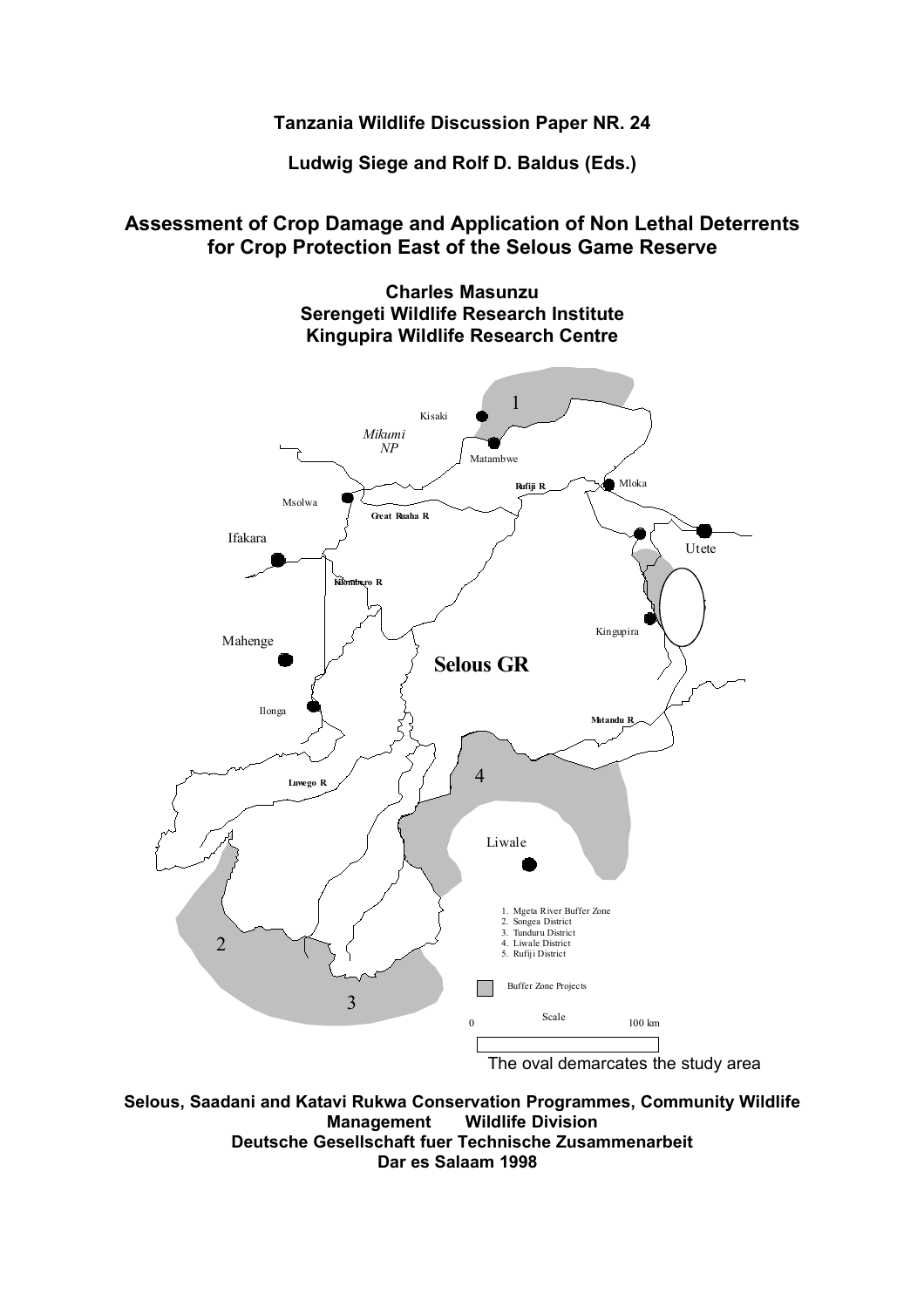# **Editors Note**

The research, on which this paper is based, was carried out in the communal areas adjacent to the Selous Game Reserve Sector Station Kingupira. Attached to the station is the Kingupira Wildlife Research Institute, which falls under the "research branch" of the Tanzanian Wildlife Authorities, the Serengeti Wildlife Research Institute. Mr. Charles Masunzu, the author of this paper, is the head of the Kingupira Research Station. As the original report is voluminous and in parts very scientific, the editors have shortened it considerably and have condensed some of the information, esp. the tables. Mr. Masunzu's views and conclusions have of course remained unchanged.

As the scope of the German supported wildlife programmes has increased and new programmes have started (Saadani and Katavi/Rukwa Conservation Programmes, Advisor to Community Wildlife Management Section of the Wildlife Division), the Discussion Paper series has been renamed "Tanzania Wildlife Discussion Papers". The numbering of the editions remain consecutive.

The Discussion Papers may contain authors' views and positions which do not necessarily correspond with the official position of the Wildlife Division and the editors.

Address:

P.O.Box 1519 Dar es Salaam Tanzania Tel.: ++255-51-866065 ++255-0812-786130 ++255-0812-789616 Fax: ++255-51-116504 email: scp@scp.africaonline.co.tz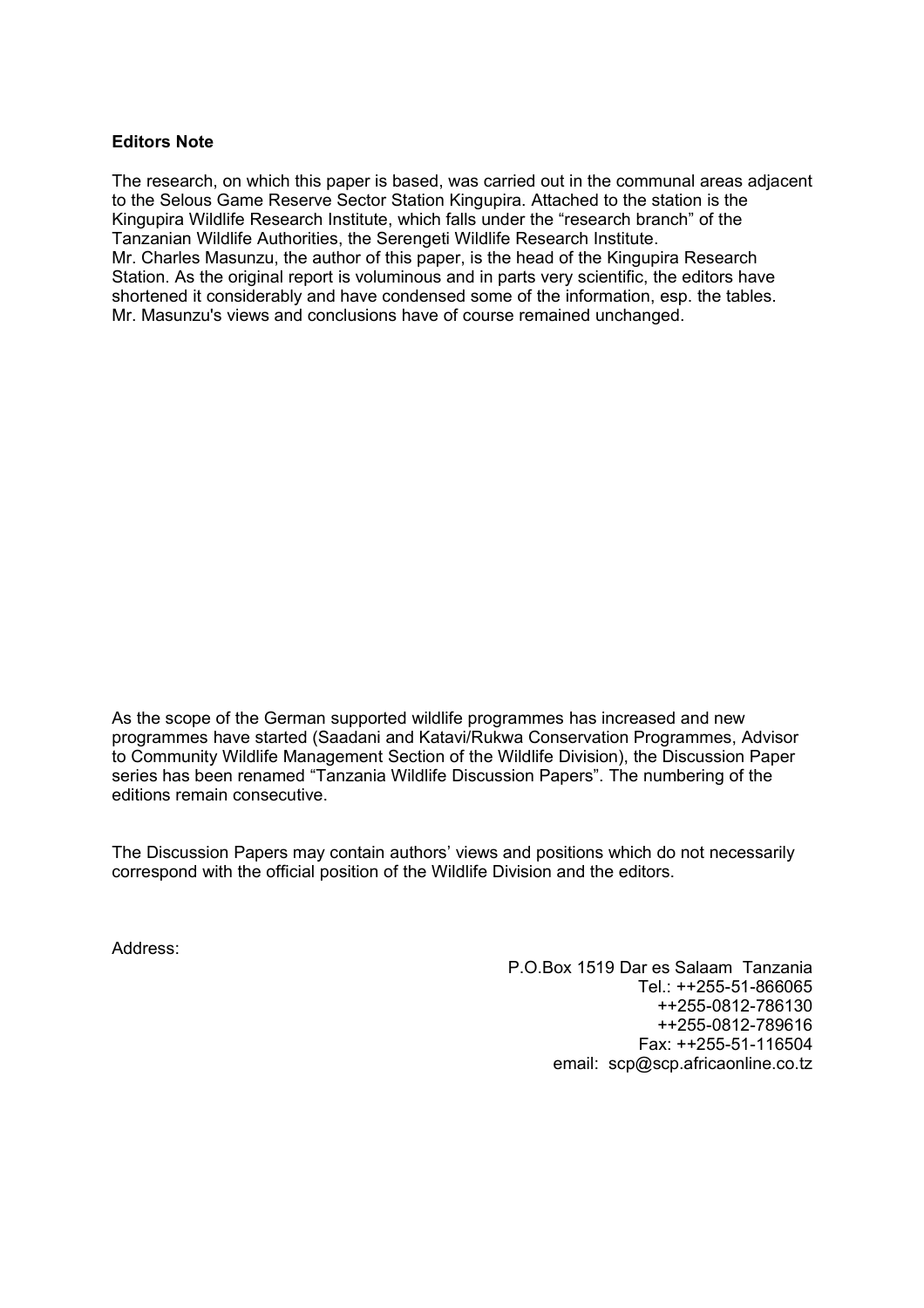# **CONTENTS**

# 1. Summary ....................................................................................................................................1 2. Introduction..................................................................................................................................2 3. Study area...................................................................................................................................6 4. Materials and Methods................................................................................................................6 5. Results......................................................................................................................................11 6. Tables........................................................................................................................................22 7. Discussion.................................................................................................................................50 8. Conclusion and Recommendations..........................................................................................65 9. References................................................................................................................................69

# SUMMARY

This study was carried out in cooperation of the Selous Conservation Programme and Kingupira Wildlife Research Centre. This final report deals with the actual assessment of crop damage and performance of harvested yields in the four study villages; information on the wild animals killed by villagers and relevant authorities in the three study districts; and the application of non lethal methods on crop protection and their effectiveness on scaring animals in four study villages namely Ngarambe and Tapika in Rufiji district and Lihenga and Namatewa in Kilwa district. Data presented here were collected within the period between January and December 1996.

The actual crop damage and performance of maize and sorghum yields were explored. Animal species responsible for killings of human beings and those killed or injured by villagers and relevant authorities within the period between 1975 and 1995 are mentioned. People killed or injured in three study districts namely Rufiji, Kilwa and Liwale are presented. Animals killed by villagers between 1985 and 1995 are also mentioned. Elephants shot on crop protection according to sex in Rufiji district between 1975 and 1979 are also mentioned.

The report evaluates both local and modern means of scaring animals. Local means comprise of shouting, throwing objects; beating objects and using fire displays. Modern include the application of combined use of blank shotgun cartridges and flares; combined use of thunder flashes and flares; and combined use of blank shotgun cartridges, thunder flashes and flares.

The responses of animals with regard to the methods used are presented. The paper also proposes the immediate implementation of appropriate non lethal methods on crop protection around the reserve. Finally recommendations on minimising crop damage and to avoid massive killings of the animals by villagers or relevant authorities are outlined.

# PAGE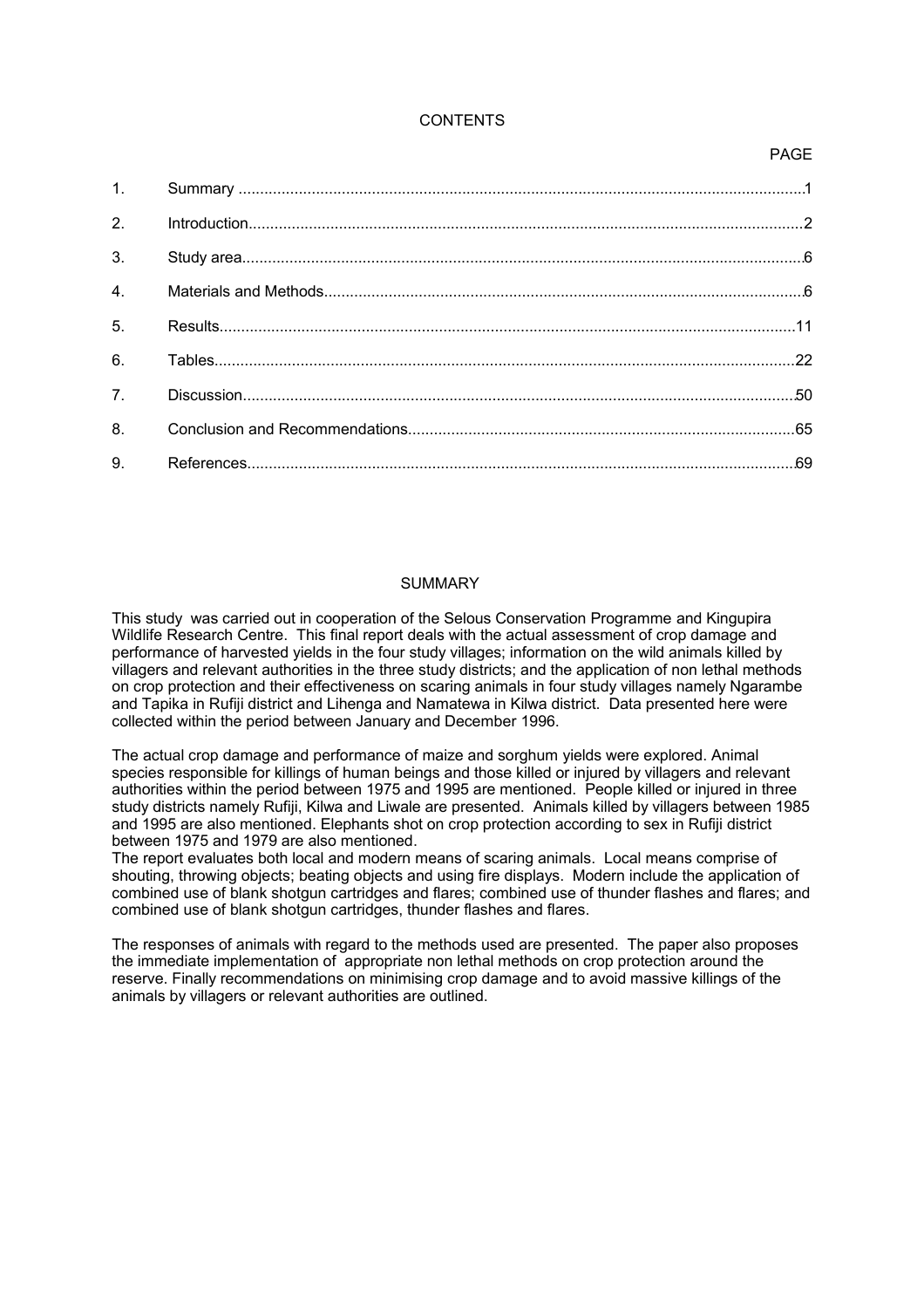# **INTRODUCTION**

## **OBJECTIVES**

The objectives of the study were:

- (a) to determine the types and quantities of crops grown by the peasants and assess their production (performance of harvesting yields).
- (b) to identify the wildlife species responsible for crop damage
- (c) to assess crop damage and to quantify the amount of damage caused by wild animals.
- (d) to identify and quantify the animals killed by villagers or relevant authorities and ascertain the validity of claims that the massive killings are truly defensive measures.
- (e) to find out and to evaluate appropriate methods of crop protection and scaring wild animals without killing them.

This paper evaluates the following hypotheses, which correspond with the objectives stated above.

- (i) to determine whether there is any correlation between the size of the plot cultivated and the performance of maize or sorghum yields.
- (ii) to determine whether there is a significant difference between the actual performance of maize or sorghum yields and mean standard production.
- (iii) to determine whether there is any correlation between the elephants shot dead or injured and the people killed or injured by elephants in Rufiji, Kilwa and Liwale districts within the period between 1975 and 1977, and 1983 and 1985.
- (iv) to determine whether there is any correlation between the hippos shot dead or injured and the people killed or injured by hippos in Rufiji District within the period between 1982 - 1991.
- (v) to determine whether there is any correlation between the elephants scared by local means and that scared by modern means.

The study of crop damage by wildlife and application of non lethal methods for crop protection was first initiated by N. Stronach in the period between 1990 and 1993 as part of the World Wide Fund for Nature (WWF) project on the conservation and management of elephants of the Selous Game Reserve. Assessment of crop damage was one of the research activities performed by Stronach in collaboration with the Kingupira Wildlife Research Centre in 1992/93.

This report presents the assessment of crop damage and the performance of maize and sorghum yields in the four study villages for the period between January and July 1996. It should be borne in mind that the actual damage of crops presented was based on the area of plots destroyed by animals, drought or erosion. Although the assessment on crop damage done by Stronach (1993) was on to small a scale to allow an in depth analysis, it gave indications on to which extent peasants suffer from damage from wild animals. In this study some scientific analysis has been presented.

This paper presents also the wild animals killed by villagers and relevant authorities and ascertains the validity of claims of the massive culling of crop raiding animals in Rufiji, Kilwa and Liwale districts. It also deals with the vermins (bush pig, baboon, monkeys) killed on crop protection in cooperation with both District Game Offices and District Agricultural Offices. District Game Offices deal with large game animals that endanger human life, domestic animals or crops like elephant, buffalo, hippos, crocodile, lion, hyaena and leopard, while District Agricultural Offices deal with animals that damage crops like bushpig, baboons, monkeys, rats and birds.

The expansion of human population in the study districts has led to the expansion of agricultural activities, hence reduction of the habitat requirements of many animal species in the Selous ecosystem. Stephenson (1987) pointed out that the removal of human settlements from Selous Game Reserve in 1940's following sleeping sickness, provided the opportunity for numerous species of animals, including the large herbivores like elephant and buffalo, to dominate and increase in an undisturbed environment.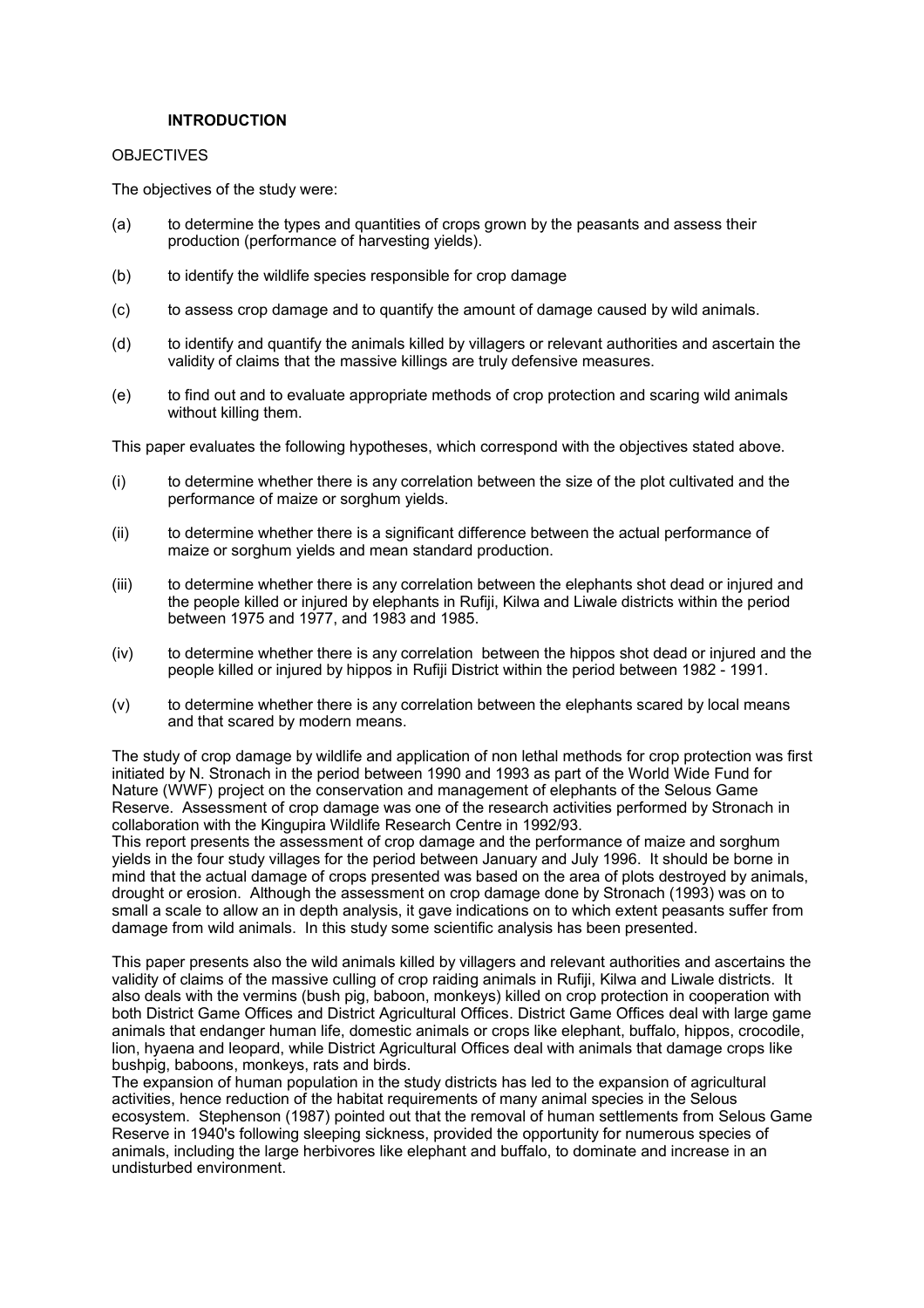The competition for resources between man and elephants is a long time problem in Tanzania. Blunt (1933) pointed out that by 1920 there were already reports of elephant problems in Uganda and Tanzania. Spinage (1973) pointed out that control programmes of elephants were initiated in Tanzania in 1920's but served only to harass the elephants rather than to exert any real control of their numbers. Up into the 80ies between 1000 and 3000 elephants were shot on crop protection every year in the south of Tanzania

In this study more than half of the total animals killed or injured by villagers and relevant authorities in the study districts were either damaging property or threatening human life. Thus animals were killed or injured on the basis of property and human life protection.

The application of non lethal methods for crop protection was introduced at the Kingupira Wildlife Research Centre by N. Stronach in 1992. However efforts of the Department of Wildlife to acquire non lethal elephant deterrents and testing them in the field started in 1989. Such efforts were necessary as the lethal forms have proved to be inefficient and had been used for a long period of time without much success. They were also often misused, that means elephants were shot under the pretext of crop protection, but in reality for their tusks. International conservation agencies were therefore requested to assist with the necessary equipment and to advise on methods for non lethal elephant deterrence.

The use of non lethal methods were emphasised in the four study villages with the highest effort at Ngarambe. This was done because Ngarambe is the only village among the study villages under a community based conservation programme. The village is growing perennial crops, and it has two growing seasons per year. The first growing season is between December and March, and the second season is between March and July. In additional to this Ngarambe is very close to the research centre and accessibility is available throughout the year.

# STUDY AREA

The study area is located in the Southeast of Tanzania, east of Selous Game Reserve. The four villages studied were Ngarambe and Tapika in Rufiji district, and Lihenga and Namatewa in Kilwa district. The actual crop damage assessment and performance of maize and sorghum yields were studied in these four villages. Animal species scared by both local and modern means were intensively studied in these villages. The animals responsible for killing and injuring human beings were recorded in Rufiji, Kilwa and Liwale districts and not specifically in the 4 study villages, as there are no data available for the village level.

#### MATERIALS AND METHODS

(a) Assessment of crop damage

Major cultivated crop species were identified by observations. Naming of crop species was done in collaboration with Agricultural Extension Officers. Plots or cultivation fields were selected and measured by using a tape measure. Triangulation and direct measurement methods were used to estimate the size of the plot. Each village area was represented by a number of plots. Selection of plots was based on the ease of access from the research centre, feeding routes of pathways of animals and proximity from the reserve boundaries. Each selected and measured plot was numbered. The name of the plot holder was recorded. The readings on plot sizes were taken into square metres and then changed into acres (1 acre is equivalent to approximately 4,000 m<sup>2</sup>). The types of crops growing in each plot were recorded.

The germination performance of the crops in each plot was categorised as follows:

good when the germination quantity was 75% - 100%,

medium when germination quantity was 50% - 75%,

poor when germination quantity was below 50%.

The categorisation refers to the quantity of the crop just after germination and before the damage by animals. The germination rate was estimated by using transsects. Each plot was divided into transacts. The number of seedlings that did not germinate in each transsect recorded was calculated as a loss of percentage in germination.

Animals responsible for crop damage were categorised according to the damage they caused and the time they visited cultivation fields. Direct observation was used to identify the animal species responsible for crop damage. Another method was by interviewing respondents in all study villages. Since peasants are the people who know the animal species which cause crop damage, the animal species mentioned by them were taken into consideration. Night and day visits of animals were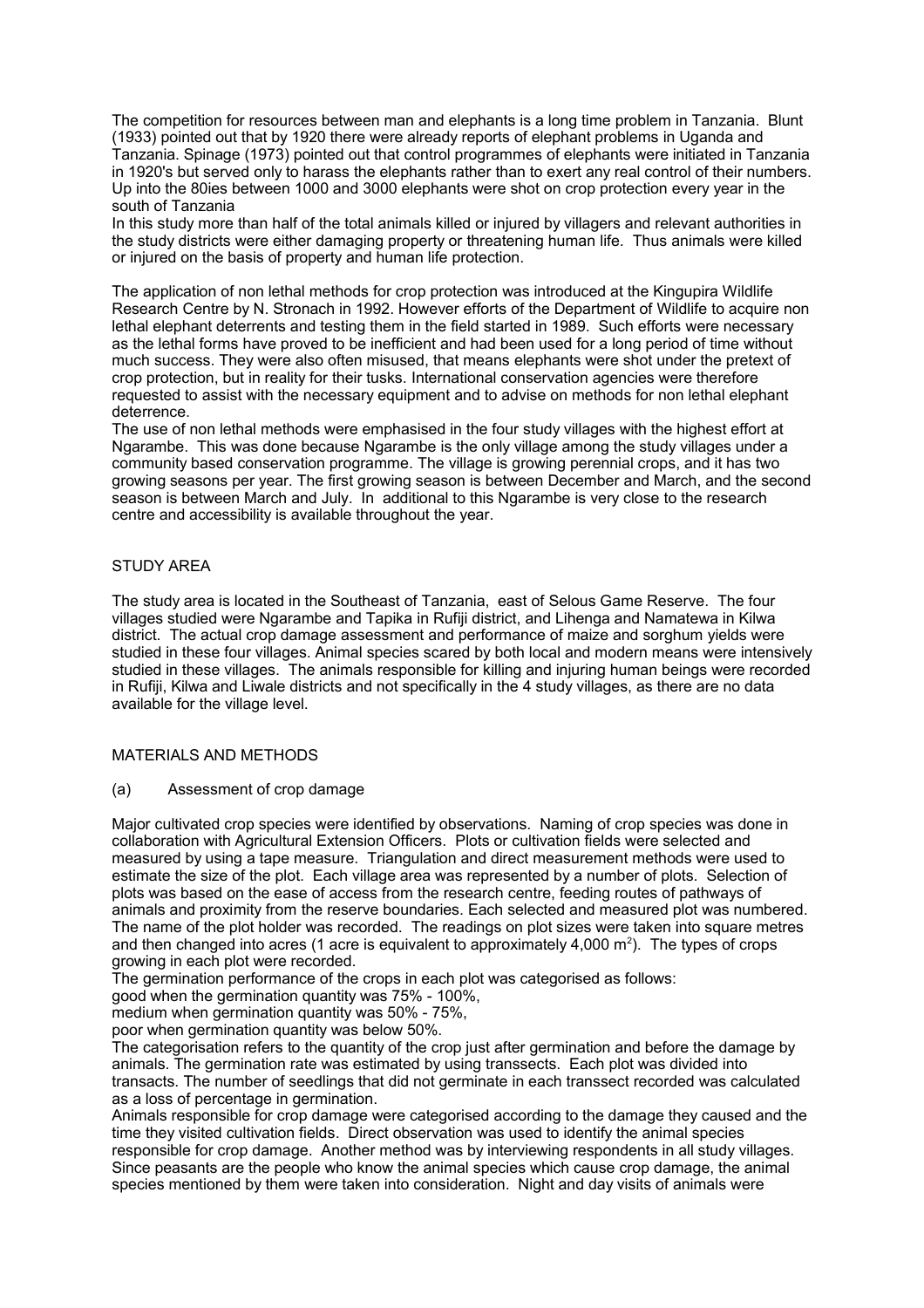recorded. Torches were used at night for identification of animals that visited plots. Two people from each village accompanied the research group at night. Records of the name of the peasant, date of raiding, the crops damaged, the time animals visited the plot and the number of animals involved were maintained on forms. These forms were filled when the local contact representatives were visited in the villages.

Quantification of damage by both animals and drought or erosion were based on the area in metres damaged in of each plot.

The estimating of crop damage was done in the following way: for maize the number of plants felled or eaten by animals in each transsect were counted and the area where those plants were felled was measured by using a tape measure. The number of plants felled was equalised to the area damaged in the transsect. An average of the number of maize plants damaged in each plot was equivalent to the average total area damaged in that plot. The total area damaged by animals in the whole growing season was obtained by summing up all monthly damaged areas in all plots in each village within the period between January and May. The measurement and estimates of the crop damage done were monitored at least twice a week.

Drought and erosion affected Tapika and Ngarambe villages only, whereas drought affected all four villages studied. Estimating the damage caused by erosion was done by direct measurement where the affected area was recorded. Drought effect was measured by using transacts through counting the number of plants affected.

Estimation of sorghum raided by animals was done in the following way. The plants felled before bearing seeds were treated as damaged plants. The measuring of the area affected was done as in maize plants. Plants that were felled down by animals at matured stage through trampling were not included in the damage unless the top portion was eaten by animals. Animals like elephant feed on both the stem and the top portion of an immature sorghum. When sorghum is matured, elephants prefer to feed on the top portion and the whole plant can remain standing, if its not trampled down. In this case the estimate of damage was based on counting the plants without top portion in each transsect and treated as damage. The number of sorghum plants damaged by animals were counted and that number was equated to the total area of the plots (from the estimation of areas of all the transacts in that plot). The exercise of measuring and estimating the damage was monitored at least once a week in each village within the period between February to July.

The estimation of crop performance was done by visiting each peasant and both maize and sorghum were recorded within the period between May to July. The yields of maize and sorghum were estimated in kilograms. The total weight of maize and sorghum yields were summed up and the total recorded for each village (Table 1). The weight of mean standard yields for both maize and sorghum that were expected under normal circumstances were also calculated for each village. It should be borne in mind that mean standard production refers to an average production that the peasant expects to harvest in the absence of external forces like animals, drought, erosion etc.

The correlation coefficient  $r$  (a = 0.05) was used to test the correlation between sizes cultivated and performance of yields, and the significant difference between the actual performance of yields and expected mean products.

(b) Animals killed by villagers and relevant authorities

Each study district was visited by the researcher and data were obtained by reading monthly, quarterly and annual reports at the administration offices. Data were also obtained by interviewing different respondents. Details of manslaughter by elephants, hippos and other wild animals were obtained by reading districts annual reports and by interviewing different villagers.

The correlation coefficient v ( $a = 0.05$ ) was used to test the relationship between the elephants shot dead or injured and the people killed or injured by elephants and relationship between the hippos shot dead or injured and the people killed or injured by hippos.

(c) Application of non lethal forms

The study of application of non lethal methods on scaring wild animals was intensively carried out in the whole study period in the four villages named above. Methods of scaring animals were categorised into local and modern means. Both means were used to scare animals in cultivation fields and human settlements. Local methods used include shouting; beating corrugated iron sheets, empty drums and tins; throwing gravel, soil and fire wood; and fires.

Modern methods used include: a combined use of blank shotgun cartridges and flares; combined use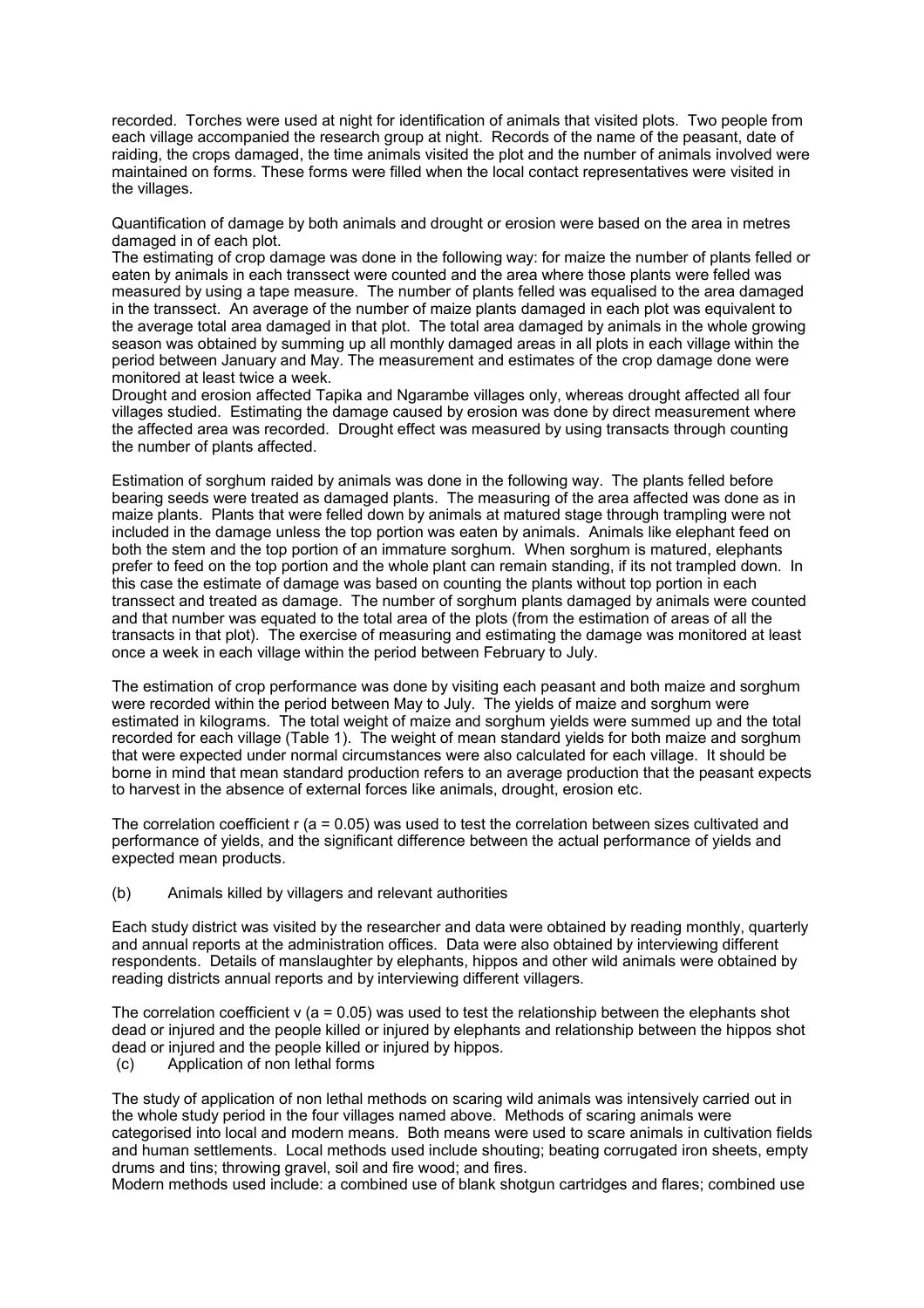of thunder flashes and flares; and combined use of blank shotgun cartridges, thunder flashes and flares.

The research group consisted of five people: The researcher who was the observer and recorder, one game scout equipped with a shotgun 12 bore that used both blanks and flares at a go but fired at an interval of seconds. The second game scout was equipped with thunder flashes, the third game scout was equipped with a .458 rifle and the fourth game scout was equipped with either a 30.06, .375 or . 404 rifle for emergencies. Within the period between January and April no thunder flashes were used. The operation time was at night. Animals particularly elephants and buffaloes were left to come close to the cultivation fields. The peasants belonging to the cultivation fields were requested to use local means in order to scare animals. Shouting; beating objects, throwing objects and use of fires were local means tested and recorded by the research group. The distance between the research group and the animal(s) was roughly estimated by direct observation at night and where possible measurements were taken by using a tape measure the following morning. The distance between the operation group and animal(s) roughly ranged between 20 - 50m depending on the location of the cultivation field and the place of the animals.

The modern method used to scare animals, particularly elephants and buffaloes was used as follows. The shotgun blank was fired at close range within the distance between 20 - 50m of the animal and the shooter. When the animal(s) had started to run away it (they) was (were) followed by the flare which scared it (them) at great deal. The thunder flash was also thrown by hand at close range within the distance between 20 - 50m of animal(s) and the thrower. Care was taken enough to avoid the animal(s) to attack or to run towards the research group. Wind direction and darkness were factors put into consideration.

The thunder flash was used as follows: The thunder flash's cap was removed and the thunder flash lit and within the five to ten seconds burning lag, it exploded with a loud bang that scared animal(s). This thunder flash was also followed by the use of a flare. The loud bang from the thunder flash scared the animal(s) and when the animal(s) had started to run away it (they) was (were) followed by the flare in order to increase the psychological effect. The third method consisted of using shotgun blank and thunder flash at different regular intervals. This again was followed by the use of flare.

The response of animal(s) was categorised and recorded into three groups:

- positive response,
- slightly positive response
- negative response (no response at all)

The response categorisation was used in both local and modern methods. Species, total animals and type of the method used to scare animal(s) were recorded on the tabulated sheet forms. The research group operated two - three nights per week depending on the reported information from the villagers. Each village was represented by one peasant who recorded every animal visiting the cultivation fields in the absence of the research group. All animals scared by both local and modern means in each month were recorded. The number of shotgun blanks, thunder flashes and flares used to scare animals in each month were also recorded.

# **RESULTS**

#### (a) Assessment of crop damage

Cultivated crops in the study area can be categorised into three main groups namely annual, semi perennial and perennial crops.

Annual cultivated plant species include the major crops seasonally grown in the study area. These are; maize (Zea mays); sorghum (Sorghum vulgare) and rice (Oryza sativa).

Semi perennial cultivated plant species include cassava (Manihot esculenta), banana (Musa cavendishii, Musa esente and Musa sp) and sugar cane (Saccharum officinarum) Perennial cultivated plant species include cashewnut (Anacardium ocidentale) and coconut (Cocos

nucifera).

Other minor cultivated plant species are groundnuts (Arachis hypogea), Pigeon beans (Cajanus cajan), melon (Cucurbita mero), and simsim (Sesamum sp).

Cultivated plant species which include fruits are pawpaw (Carica papaya), mango (Mangifera indica) and Orange (Citrus sp). It should be borne in mind that perennial and semi perennial crops are grown on small scale level.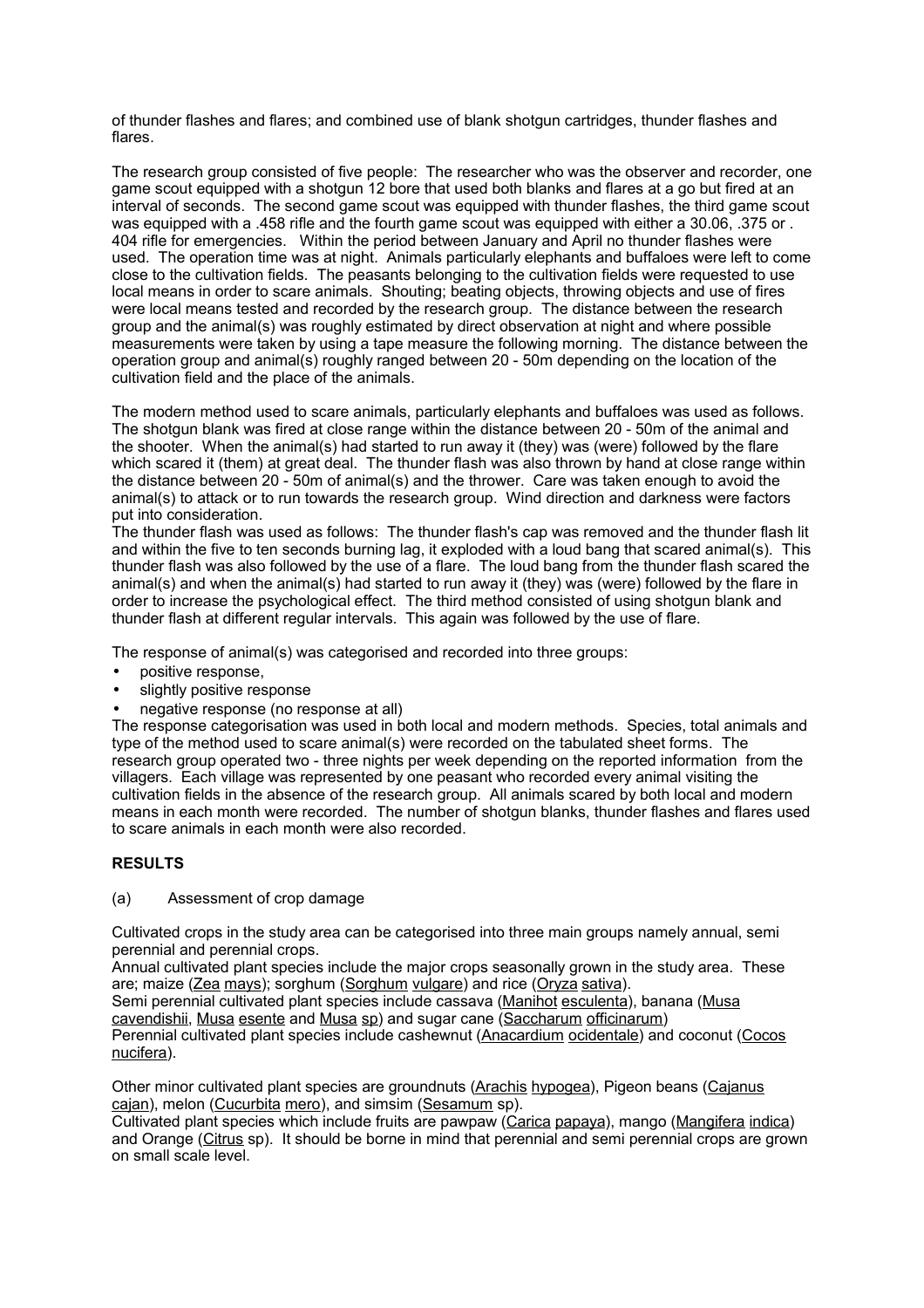Animal species responsible for crop damage in the study area were categorised into three main groups as follows:

- (a) those animal species that damage crops during the day. These include yellow baboon (Papio cynocephalus), Vervet monkey (Cercopithecus aethiops arenarius) and Rufiji blue monkey (Cercopithecus mitis monoldes).
- (b) those animals species that damage crops at night. These include African elephant (Loxodonta africana), bushpig (Potamochoerus porcus), hippopotamus (Hippopotamus amphibius) and buffalo (Syncerus caffer).
- (c) those animals species that cause minor damage of crops at night. These include warthog (Phacochoerus aethiopicus), eland (Taurotragus oryx), greater kudu (Strepsiceros strepsiceros), bushbuck (Tragelaphus scriptus), impala (Aepyceros melampus), black backed jackal (Canis mesomelas), Reed buck (Redunca redunca), porcupine (Hytrix africae astralis) and cane rat (Thyronomys swinderianus).

Regardless of categorisation, the animals that damage crops to the greater extent are elephant, buffalo, bushpig, baboon and monkeys. Rats were reported by many respondents that they cause great damage on stored cereal crops at home.

Damage to crops varied from one village to another and from one plot to another within the study area. The more a peasant guards and attends his/her field, the less the crop is raided by animals. Under good weather, those peasants who attend their plots by frequently weeding and guarding, obviously obtained higher yields than those who don't weed or guard. The peasant has to guard against animals all the nights and days in the growing season if she/he wants to obtain high yields. Elephant, bushpig and baboon are animals that cause greater damage both in wet and dry season, while buffalo is reported and recorded to cause great damage in the early dry season. Baboons start to destroy maize seedling immediately after germination. They poke germinated maize seedlings and continue to damage crops in the cultivation until harvested. Elephant and buffalo start to feed on maize seedlings between 3 - 4 weeks after germination. They also continue to damage until the crop is harvested. However buffalo was reported to cause minor damage when maize seeds were mature and dry for harvesting. Bushpigs were reported to use stems of maize and sorghum at early stage. The relative ranking of damage caused by elephant varies in the study area. With exception of Lihenga, the rest of the villages suffered heavily from crop raiding by elephant and buffalo. Bushpig was reported, observed and recorded every night in the fields within the whole period of assessment between February - July. However it was difficult to assess the damage caused by this particular species due to limited time and manpower in the field. It was, however, noted that the major culprits in incidents of crop damage were bushpig and elephant.

Elephants were found to enter crops most in both wet and dry season depending on the location of the field from the feeding routes or direction of reserve. For example, at Ngarambe, those plots located around the Lung'onya seasonally flooded swampy area, suffered lightly from crop raiding by elephants in the intensive wet season particularly between March and May. At Tapika, with the highest rainfall between March and May, crop raiding by elephants peaked in this period.

When crops are harvested, the number of elephants raiding other minor crops was increasing at Ngarambe, Tapika and Namatewa villages.

Results indicate that maize and sorghum are heavily affected by both animals and other factors like drought and erosion. Animals accounted for at least 15.2% of maize damage and at least 20.5% of sorghum damage. Drought and erosion accounted for at least 12.1% of maize damage and at least 15.8% of sorghum. It should be borne in mind that erosion did not affect Namatema and Lihenga villages (Table 2). However drought contributed to poor harvesting of maize and sorghum in these villages.

RELATIVE DAMAGE RATES, YIELDS AND EXPECTED MEAN STANDARD PRODUCTION FOR SORGHUM FOR THE PERIOD OF BETWEEN JANUARY TO JULY 1996.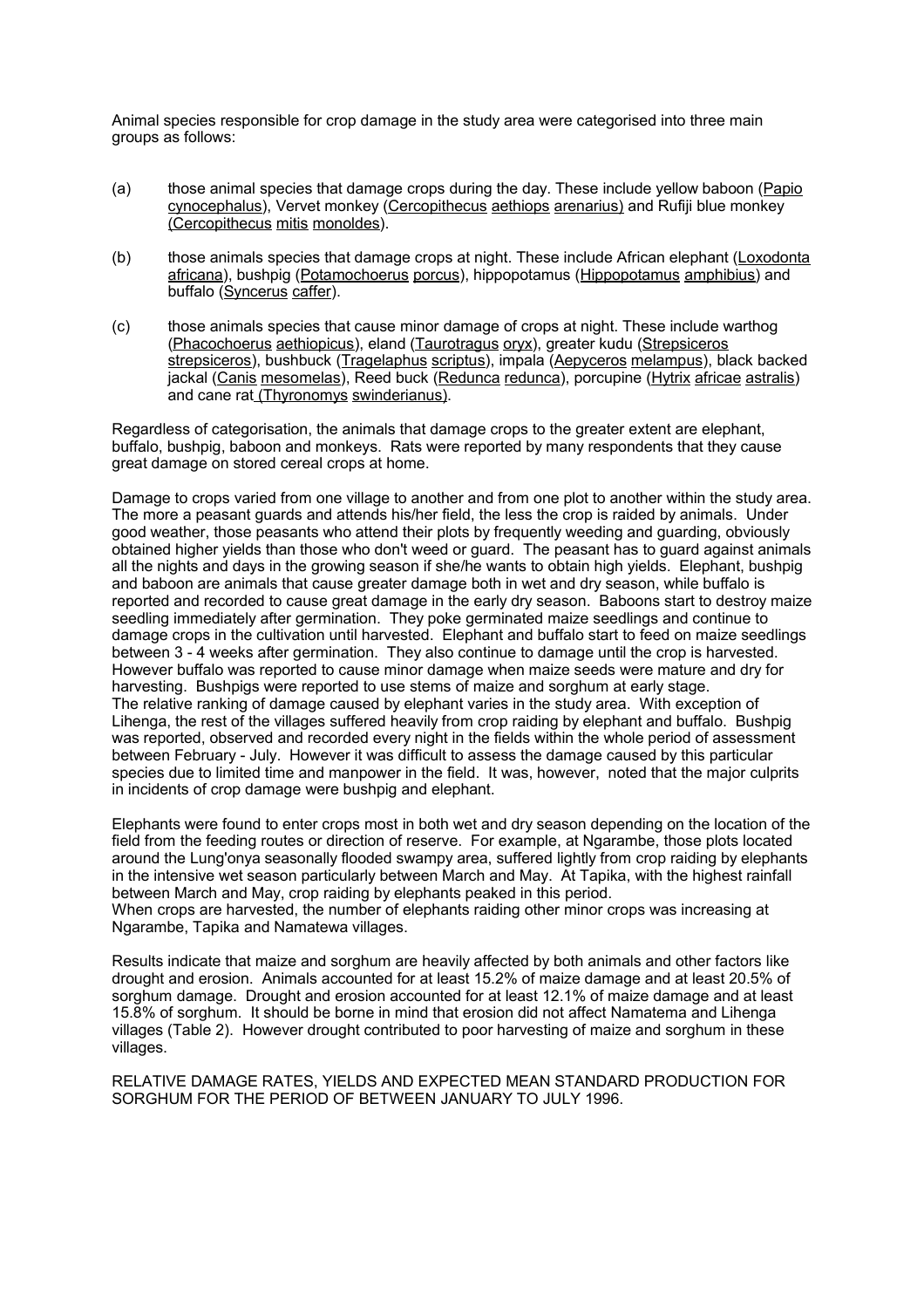| <b>NAME OF</b><br>THE.<br>VILLAGE | <b>TOTAL</b><br><b>ACRES</b><br><b>PLANTED</b><br><b>AND</b><br><b>ASSESSE</b><br>D | <b>TOTAL</b><br><b>ACRES</b><br><b>DAMAGED</b><br>BY<br><b>ANIMALS</b> | TOTAL<br><b>ACRES</b><br><b>DAMAGED</b><br>BY<br><b>DROUGHT</b><br>AND<br><b>EROSION</b> | <b>YIELDS</b><br>OF<br><b>SORGH</b><br>UM IN<br><b>KILOGR</b><br>AMS | <b>EXPECTED</b><br><b>STANDARD</b><br><b>MEAN</b><br><b>PRODUCTIO</b><br>N ACRE<br>PER KG | <b>GERMIN</b><br><b>ATION</b><br><b>QUANTI-</b><br>TY IN% |
|-----------------------------------|-------------------------------------------------------------------------------------|------------------------------------------------------------------------|------------------------------------------------------------------------------------------|----------------------------------------------------------------------|-------------------------------------------------------------------------------------------|-----------------------------------------------------------|
| <b>NAMATEMA</b>                   | 47.6                                                                                | 11.6                                                                   | 5.7                                                                                      | 3,075 KG                                                             | 11,424 KG                                                                                 | 80                                                        |
| <b>LIHENGA</b>                    | 44.2                                                                                | 7.2                                                                    | 8.8                                                                                      | 2,850 KG                                                             | 11,424 KG                                                                                 | 85                                                        |
| TOTAL<br>— <i>.</i>               | 91.8                                                                                | 18.8                                                                   | 14.5                                                                                     | 5,925 KG                                                             | 22,032 KG                                                                                 | AV. 77.5                                                  |

Table 1.

#### RELATIVE DAMAGE RATES, GERMINATION QUANTITIES, YIELDS AND EXPECTED MEANS STANDARD PRODUCTION OF MAIZE WITHIN THE PERIOD OF BETWEEN JANUARY - JULY 1996

| <b>NAME OF</b><br>THE.<br><b>VILLAGE</b> | <b>TOTAL</b><br><b>ACRES</b><br><b>PLANTED</b> | <b>TOTAL</b><br><b>ACRES</b><br><b>DAMAGED</b><br>BY<br><b>ANIMALS</b> | TOTAL<br><b>ACRES</b><br><b>DAMAGED</b><br>BY<br><b>DROUGHT</b><br>AND<br><b>EROSION</b> | <b>YIELDS</b><br>0F<br><b>MAIZE IN</b><br><b>KILOGR</b><br>AMS | <b>EXPECTED</b><br><b>STANDARD</b><br><b>MEAN</b><br><b>PRODUCTIO</b><br><b>NACRE KG</b> | <b>GERMIN</b><br><b>ATION</b><br><b>QUANTI-</b><br>TY IN% |
|------------------------------------------|------------------------------------------------|------------------------------------------------------------------------|------------------------------------------------------------------------------------------|----------------------------------------------------------------|------------------------------------------------------------------------------------------|-----------------------------------------------------------|
| <b>NGARAMBE</b>                          | 42.8                                           | 5.6                                                                    | 3.4                                                                                      | 2,500 KG                                                       | 30,816 KG                                                                                | 75                                                        |
| <b>TAPIKA</b>                            | 50.7                                           | 8.1                                                                    | 4.6                                                                                      | 3,700 KG                                                       | 36,504 KG                                                                                | 70                                                        |
| <b>NAMATEMA</b>                          | 47.6                                           | 7.9                                                                    | 5.7                                                                                      | 2,850 KG                                                       | 34,272 KG                                                                                | 80                                                        |
| <b>LIHENGA</b>                           | 44.2                                           | 6.6                                                                    | 8.8                                                                                      | 2,700 KG                                                       | 31,824 KG                                                                                | 85                                                        |
| TOTAL                                    | 185.3                                          | 28.2                                                                   | 22.5                                                                                     | 11,750<br>ΚG                                                   | 133,824 KG                                                                               | AV. 77.5                                                  |

Table 2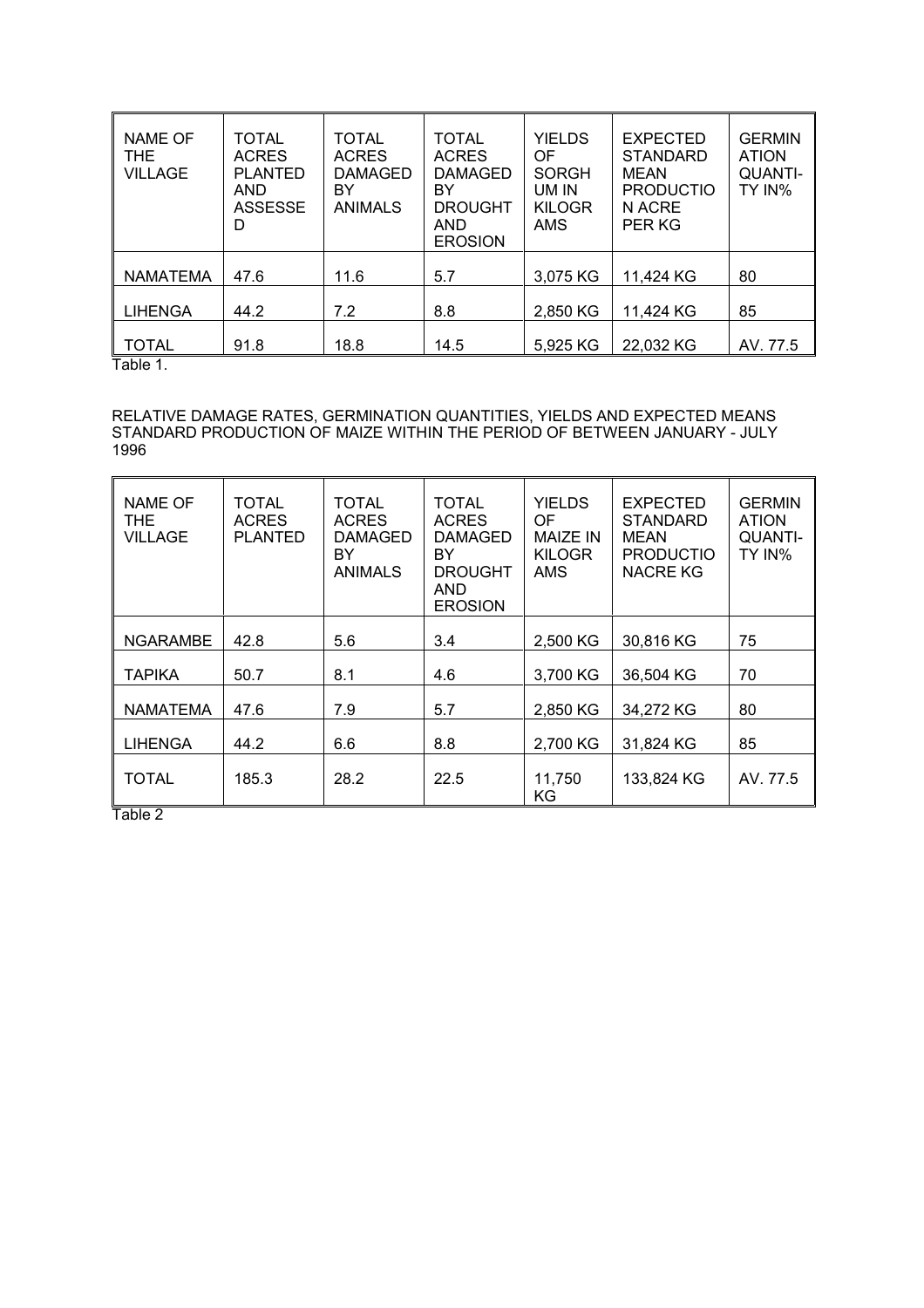(b) Animals killed by villagers and authorities

Animal species killed or injured by villagers and relevant authorities (District Game Offices and District Agricultural Offices) can be grouped into two main groups.

First, those species that were killed or injured during crop protection. This group includes African elephant, buffalo, hippopotamus, bushpig, yellow baboon, vervet monkey, warthog and rats; second those species that were killed or injured during domestic animals and human life protection. This group includes lion, leopard, crocodile, and spotted hyaena.

Some animal species are found in both groups as they cause crop damage and loss of human life.

The number of animals killed or injured differs from one district to another. Rufiji has the highest number of animals killed or injured within the period between 1975 - 1995 (Table 3). This number includes the hippos and crocodiles that were killed under the cropping project. On the other hand Liwale district has the highest number of elephants killed during crop protection within the same period (Table 3). Kilwa was the second district in the number of elephants killed during crop protection operations within the same period (Table 3). Many elephants were injured in Rufiji district (Table 3). On the other hand the highest number of people killed or injured by wild animals in the study districts was found in Rufiji district. More than 3000 elephants were shot in Liwale within the period of 21 years. In Kilwa more than 2000 were shot and about 1700 elephants were killed in Rufiji district.

Many people were killed or injured by hippopotami (Table 3). More than 100 people were killed and 80 people injured by hippos within this period in all three study districts. Rufiji has the highest number of people killed or injured by hippos. Rufiji district has also the highest number of people killed or injured by crocodiles. To reduce the number of hippos and crocodiles in Rufiji district, cropping was introduced. Hambo Enterprise Company and Tumaini Enterprise Company were issued to crop these animals. In 1991 more than 130 hippos were cropped by Hambo Enterprise Company in Rufiji district (Table 8). In 1987 M/S Tumaini Craft Company killed more than 200 crocodiles in Rufiji district. Rufiji has the highest number of hippos and crocodiles killed within the period between 1983 - 1985, and 1987 - 1991 due to the cropping scheme

Vermin animals were killed in crop protection with cooperation of District Game Offices, District Agricultural Offices and Villagers (organised hunting groups). About 5000 bushpigs, more than 4000 baboons and about 4000 monkeys were killed by the villagers and the relevant authorities in Rufiji district (Table 4).

About 30,000 vermins were killed on crop protection in the study districts within the period between 1985 - 1995. Rufiji was the only study district which recorded rats as vermins. About 120,000 rats were killed in crop protection by using Zinc phosphide within the period between 1985 - 1995

Many respondents complained that the Selous Game Reserve had brought a lot of problems to the local people living adjacent to the reserve. They mentioned the crop damage and loss of relatives as the most and prevalent widespread problems.

Records obtained did show that the majority of people killed by animals were adult men, with relatively few victims being adult women and children. Most of the victims were killed in the proximity of wildlife habitats, cultivation fields or in residential areas.

The number of people killed or injured by animals included peasants, fishermen, water fetchers, firewood collectors, basket materials collectors, building material collectors and people who were bathing or washing clothes in rivers. It can be safely assumed that a number of these were actually poaching. The frequency of contact between men and animals were higher than with women and children. According to the records and respondents in this study, about 90% of the victims killed by elephants were adult men. This is corroborated by Sukumar (1989), who has pointed out that in Southern India the majority of the people killed by elephants are adult men who are about 77% of the victims. It is not to farfetched to assume that wounding of animals on crop protection shooting is contributing to the death rate.

Many encounters between people and wild animals took place in the wildlife habitats. It is estimated that about 70% of encounters between people and wild animals occurred in wildlife habitat and 30% within settlements. It was noted from the respondents that people walking along path ways or roads going to their cultivation fields, shops medical treatments, schools etc. in the wildlife habitat are at risk. The respondents said that encounters within settlements were almost invariably at night. Elephants were reported to have killed people by demolishing their platforms in the fields(dungu). Many elephants were shot in crop protection between 1975 - 1977 and 1983 - 1985. Under statistical analysis, data recorded show that there was a negative correlation between the elephants killed or injured and the people killed or injured by elephants within these two periods ( $r = 0.771$ ,  $p > 0.05$ ).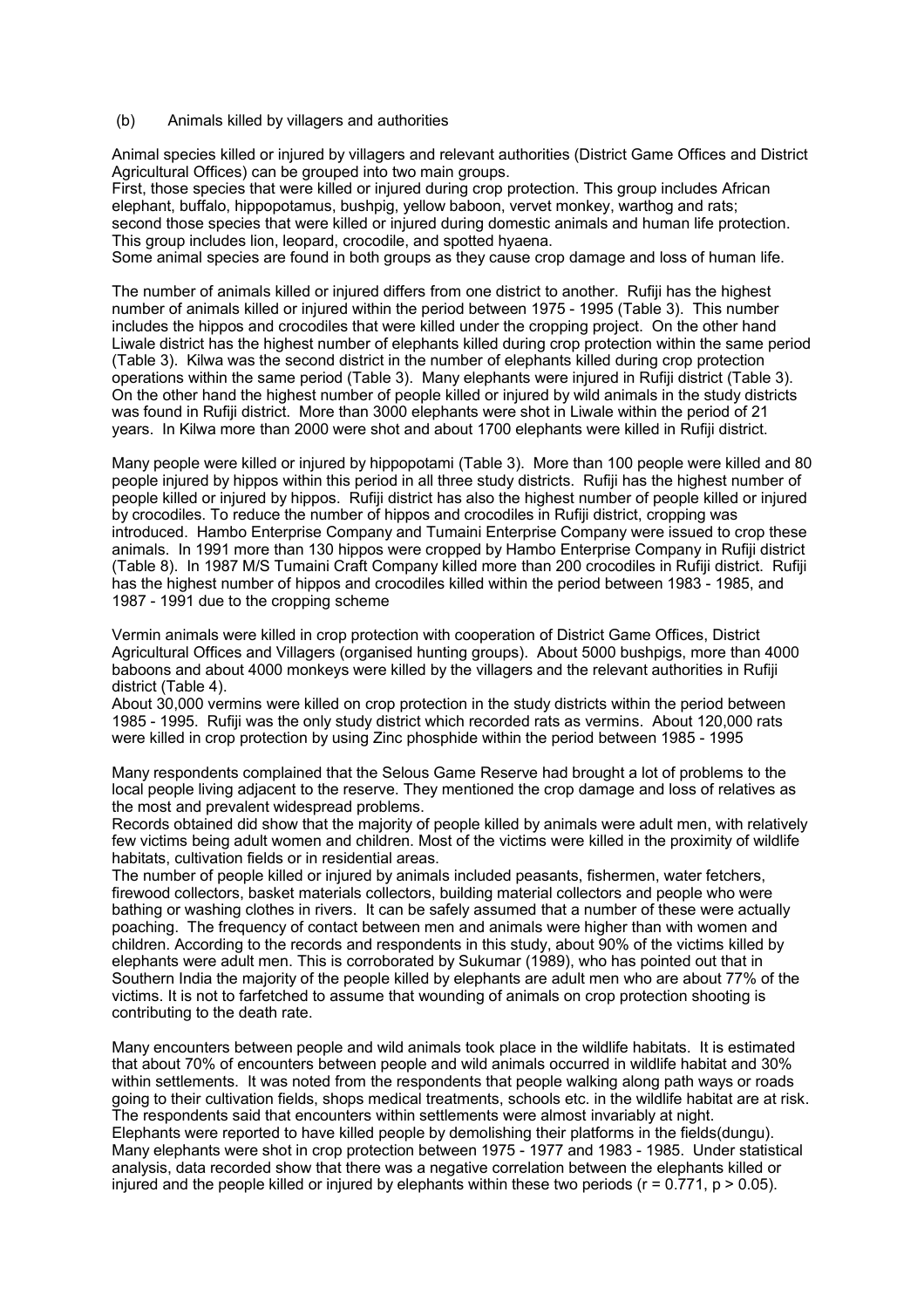Many elephants shot were bulls. It was noted that bull elephants are usually the most tenacious raiders. The bull elephants respond more aggressively to any attempt to chase them away from the shambas. It was noted further that a flash light shone at bull elephants often evokes a charge and the animals attempt to follow the position or direction from where the light was flashed. A good example was noted at Namatewa village where the bull elephant attempted to pull down the platform (dungu) where the burning torch was left.

An attempt to record the sex of elephants killed was done in Rufiji district between 1975 - 1979 but only a few individuals were recorded (Table 14). According to these data, the difference between the number of bull elephants and females shot was highly significant  $(x^2 = 223.98, p \ll 0.001)$ . Not only adult elephants were shot within this period, even calves were included in the incidents. Abnormal elephants such as single tusk and tuskless were also recorded in Rufiji within the period 1975 - 1979. Tuskless elephants were probably included in the number of calves.

Liwale district killed about 45% of the total elephants shot in crop protection within this period. For obvious reasons, Rufiji district killed or injured about 75% of the total hippos within the same period. Rufiji killed 98.2% of the total crocodiles against domestic animals and human life protection. The district contains large rivers and lakes. On the other hand Rufiji had the highest number of people killed by crocodiles. Under statistical analysis, there was a negative correlation between the number of people killed or injured by crocodiles and the number of crocodiles killed or injured against domestic animals and human life protection within the period between 1986 - 1995 in Rufiji district (r = 0.566, 0.10 < p < 0.20). Crocodiles killed or injured many women in Rufiji district when they were fetching water along Rufiji river. To reduce the losses by crocodiles, in some villages men decided to make a fence for women to fetch water safely.

#### (c) Application of non lethal deterrents

Results indicate that self defence by peasants on against crop damage by wild animals largely depends on scaring these animals. Those cultivators who were careful enough to use self defence measures (local means) guarding their cultivation at night and day, noted less damage and higher yields than others (Masunzu 1996a). Local means however seem to be more effective in scaring small animals such as bushpigs, baboons and monkeys rather than against large game animals like elephants and buffaloes. It was noted that large game animals such as elephants and buffaloes were reluctant to move and frequently charged when scared by local methods. When scared by local means these animals were sometimes shifting from one cultivation field to the next one. The responses of these animals as noted were positive but a few of them slightly positive and negative.

However the number of animals that responded slightly positive and that did not respond to the use of local means was positively correlated ( $r = 0.814$ ,  $df = 10$ ,  $0.001 < p < 0.002$ ). More elephants visited cultivation fields during the study period as compared to other animals. It was noted that many peasants attempted shouting, beating objects, throwing objects and fires to scare bushpigs, buffaloes and elephants. Buffaloes and elephants were found to ignore fire displays and shouting in such that they continued their feeding. Each peasant has a platform (dungu) where keeping guard at night was done. Many peasants claimed that they feel more at ease to scare elephants at night than buffaloes. Scaring buffalo(es) by using local means was found more risky than scaring elephant(s). Elephants and buffaloes were found to avoid to visit cultivation fields when there was much wind.

In additional to these local means of scaring animals, physical barriers were noted to be used in the past two years at Ngarambe and Lihenga villages. Fencing was made to prevent bushpigs from entering into cultivation fields. The fences were noted to be ineffective in keeping away large animals like elephants and buffaloes.

The use of modern means started in late January. Within the period between January and April, the use of combined shotgun blanks and flares was the only modern means applied. The use of combined thunder flashes and flares started in May. Within the period between January and June, two to three nights operations were sufficient to scare elephants from cultivation fields for at least one week. Within the period between July and September two nights operations were sufficient to scare elephants. However the number of elephants visited the cultivation fields increased in September. Within the period between October and December number of elephants visiting cultivation fields and settlements increased, particularly at the end of this study. Two to three nights operations were sufficient to scare the elephants from both the cultivation fields and human settlements for at least three days. Following the drought in the reserve, the number of elephants visiting cultivation fields and settlements increased in December. Hence three nights operations were insufficient to scare the large number of elephants that visited settlements and animals were scared away for at least two to three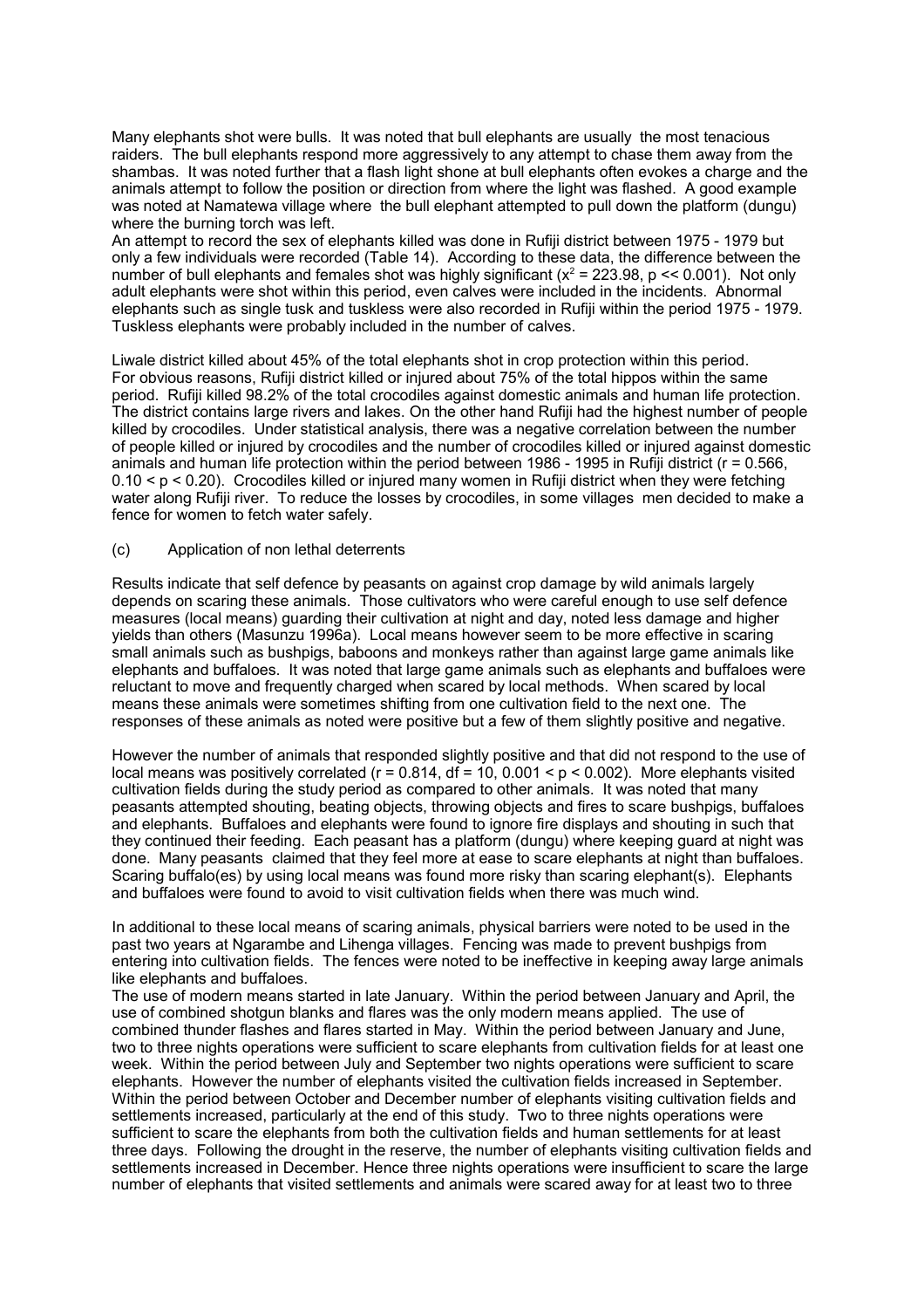days only. However the number of elephants that showed positive response to local means increased.

It was noted that when elephant(s) was (were) scared by using shotgun blanks, followed by flares, they ran away to a distance between 100 - 200 m then stopped and listened. On the other hand when the shotgun blank was fired without followed by the flare, the animal(s) run away to the distance between 50 - 100 m, where they stopped. It was noted further that when shotgun blank and thunderflash were used at regular intervals, followed by the flare, elephants estimated to run away to the distance between 200 - 300 m. The distance covered however depended on the direction of animals' routes towards the cultivation fields or settlements. When animals were scared and ran away on the different normal routes, the distance covered by the animals was reduced and vice versa.

The use of thunderflashes and flares combined was noted to be more effective against buffaloes than elephants. On the other hand the use of combined shotgun blanks and flares was more effective against elephants than against buffaloes. The shotgun blank was noted to produce a louder bang than thunder flashes. Thunder flashes were found to be easy to use but unfit in wet conditions. Being like a match box, thunder flashes do not strike to light when wet.

The application of the combined use of shotgun blanks and thunder flashes at regular intervals, followed by flares, was the most effective strategy against elephants and buffaloes. There was one incident where this combination of devices failed to scare one particular bull buffalo. In June, the research group encountered a group of four buffaloes including a bull in the cultivation field of maize at Ngarambe. The bull buffalo did not respond when both local and modern means were used. Six attempts were made to scare this bull buffalo but instead of running away, the animal charged and followed the operation group. The animal was shot by the Game scout. Since Ngarambe Village is under the community based conservation programme, the dead animal was given to the villagers. Meat was sold to the villagers and about 65,000 Tshs. (about US \$180) was collected and the money helped to boost the village's Bank Account.

Stronach (1993) pointed out that breeding herds of elephants are the most easily scared and stayed away for at least two weeks when combined shotgun blanks and flares were applied. In this study it was found that breeding herds were more aggressive than non breeding herds and that when scared, the herds stayed away for at least one week. It was noted that bull elephants were frequently encountered feeding solitary in the cultivation fields and it was found to be easier to drive away solitary elephants from cultivation fields by modern means than breeding herds. However to drive away solitary bull elephants by local means was more difficult. The solitary elephant was frequently found to charge when local means were applied. The combination of shotgun blanks, thunderflashes and flares scared the animal a great deal. Both local and modern non lethal means were noted to be effective against most species. The relationship between local means and modern means on scaring elephants can be demonstrated ( $r = 0.970$ , df = 10,  $p < 0.001$ ).

#### **DISCUSSION**

#### (a) Assessment of crop damage

Major crops grown in the study area are maize, rice and millet (finger millet and sorghum). These crops are heavily affected by elephant, buffalo, bushpig and baboon raidings. Two types of damage have been noted: first the damage caused by vermin animals such as bushpigs, monkeys and baboons which is widespread and continue throughout the cropping cycle, second the damage caused by larger game animals such as elephant, buffalo and hippopotamus.

Crop damage caused by animals have discouraged peasants to expand their cultivation fields. This has led to the deterioration of the standard of living of the Wangindo people living adjacent to Eastern Selous ecosystem. Rodgers (1976) has pointed out that organised crop protection mainly from Elephant started in the 1930's with the provision of a Game scout called Mohammed Nkanje permanently stationed at Lukuliro in the Eastern Selous Game Reserve. From what Rodgers (1976) gathered, Game scouts were probably killing around fifty elephants per year in the early 1940's. Stephenson (1987) has pointed out that from the figures of numbers of elephants shot for cultivation in the Southern Province that the population in the Selous which harboured the marauders, substantially increased during the early 1930's (Table 15). An average of about 900 elephants were shot per year due to crop protection within the period between 1931 and 1935 in the Northeast, East, Southeast, South and Southwest of Selous ecosystem. This indicates that the Colonial Government had the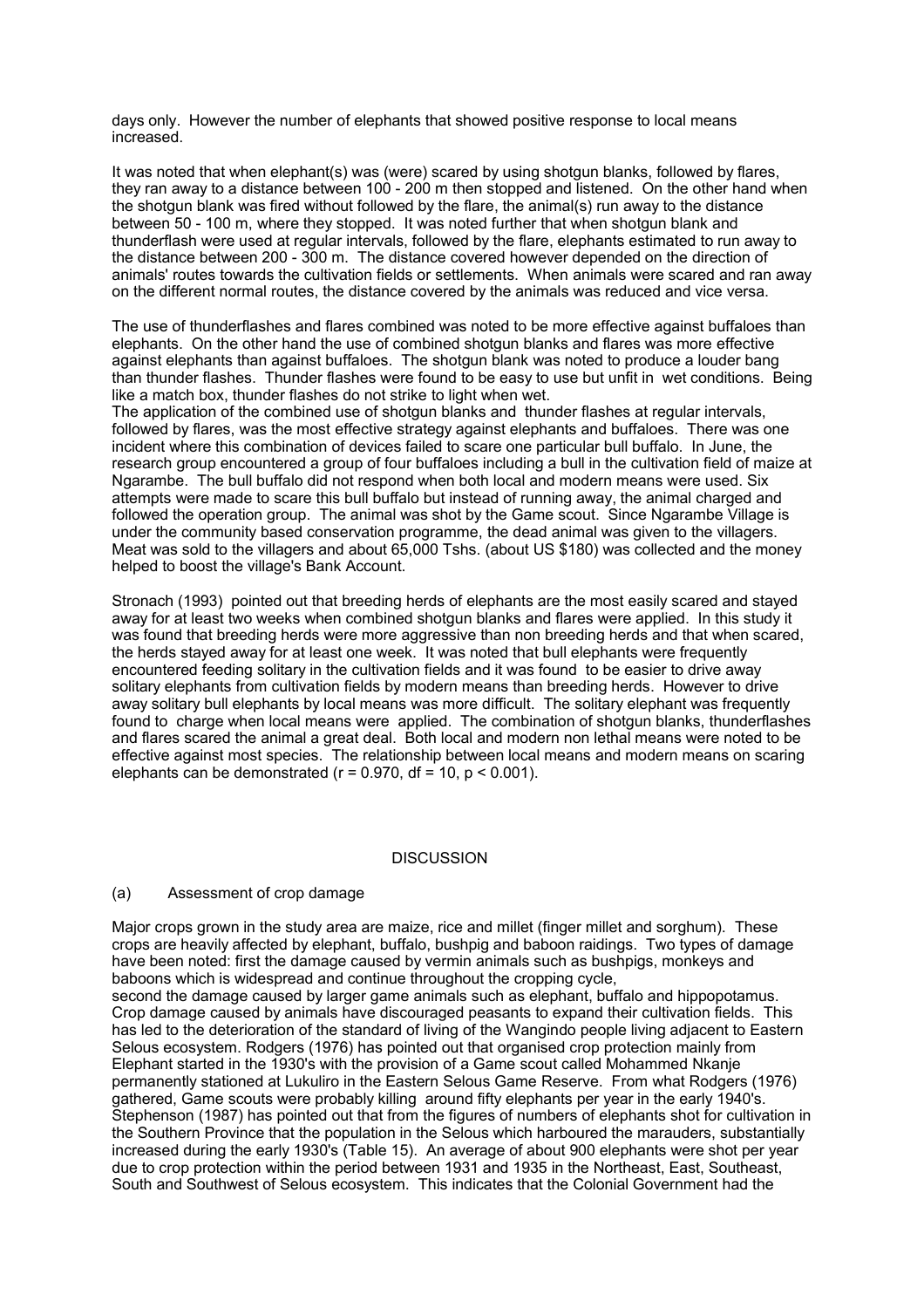intention to address the problem of elephant raidings in Selous ecosystem.

The shooting of animals on crop protection in Selous ecosystem is likely to continue if no immediate actions are taken. Crop damage is a wide spread problem that has a significant negative impact on rural people's standard of living.

The Wangindo people live in an inhospitable environment that has a long drought period, poor soils, uncertain water supplies in some villages and incidence of crop damage by animals. Tradition and famine had led to the utilisation of a variety of natural vegetation and many natural fruits. Crosse-Upcott (1958) quoted by Rodgers (1976) that Wangindo people have a considerable knowledge of natural vegetation and many fruits, leaves, roots, mushrooms and animals were utilised, even to the extent of gathering grass seeds for grinding into porridge. Being hunters these people do not utilise some animal species. Wangindo people do not eat striped animals such as zebra, eland, kudu or bushbuck as they believe they may be infected with leprosy. Vermin animals such as monkeys and baboons are also not eaten by these people. Rogers (1976) pointed out that prior to the spread of Islam, most game species but not elephant, were eaten and at times of famine even rats and insects. Religion later prevented eating of pig and hippo meat.

Animal populations are increasing and at the same time human populations expand year after year. The human population expansion has led to the expansion of agricultural activities which limit the wildlife habitats. Thus there is competition for resources between the wildlife and human population around the reserve. To resolve the conflict between the use of wildlife resources by rural populations on one hand, and the interests of conservation in protected areas on the other hand is of course a key question to conservation world wide and very difficult to answer (Bell 1984)

The Wangindo agricultural system has shifting cultivation character. The shifting cultivation has led to poor utilisation of the land along the Selous ecosystem. In other words shifting cultivation has led to the isolating of human settlements and isolated cultivation fields in some areas. This has influenced the intensity of crop raidings within the study area. Bell (1984) pointed out that competition between humans and wildlife for resources is a basic feature of mans' relationship within his environment. Field (1976) emphasised the importance of clumped settlement patterns as a primary means of defence against wild animals. Because humans have selected their food crops primarily on considerations of sensory quality, digestibility, absence of toxins, productivity and in recent times, for their nutritive value, is not surprising that many such crops are also attractive to wild animals, especially if these crops are analogous to their wild counterparts (Sukumar 1989). A main factor that influences the decision to consume or reject a plant is its palatability as conveyed to the herbivore through the sense of taste, smell, sight and touch (Sukumar 1989). Ungulates show a positive selection of plant species and plant parts with the highest protein value (Field 1976) or minerals such as sodium (Belovsky 1981). From these views one can conclude that wild animals have to raid crops in order to supplement their insufficient food contents which they obtain in normal habitats. The people living adjacent to protected wildlife areas will continue to have to combat crop damage from wild animals. Coexistence of wildlife and people along the reserve will be more positive with proper land use planning. Funds fur social services such as water, schools, dispensaries, transport etc can be generated if people are involved in community based conservation.

The total loss of acres damaged by animals for both maize and sorghum in the four study villages estimated to be 20,304/= and 4,512 kg respectively.

The loss incurred by each family averages 22,560 Tshs. for maize and 41,081.18 Tshs. for sorghum. It should be borne in mind that the loss caused by other factors such as drought and erosion are not considered here. In addition to these losses the peasants spent money on crop protection to purchase kerosene for lamps and batteries (dry cells) for torches.

A certain number of manhours are lost because peasants are forced to guard their fields at night and during the day. The whole family has to participate in attending and guarding the field. Children have to guard cultivation fields during the day instead of going to school. Even those children who attend school sometimes have to walk long distances in a day because the whole family shifts to the cultivated fields which is far from their permanent residential areas. Each family has to build a small hut or platform (dungu) that is used for guarding animals particularly at night. The peasants have to keep the family members at the temporary huts rather than allowing them to attend school or find other jobs. The results have indicated that the crop production from the cultivation fields do not allow to keep each family financially well. This has led to famine and deterioration of the standard of living. If one considers time in terms of hours and payments per hour, the loss is as follows: assume each peasant spends 10 hours per night during 150 nights keeping watch for elephant and bushpig in the sorghum field, this would amount to 1500 man hours lost. If the payment is 50 Tshs per hour, the opportunity costs for the labour is 75,000 Tshs. If on top of that each cultivator spent 10 hours per day during 150 days keeping a watch for baboons, monkeys and birds, this would amount to 1500 man hours lost. Again the wage potential of this time period is 75,000 Tshs. Thus the total opportunity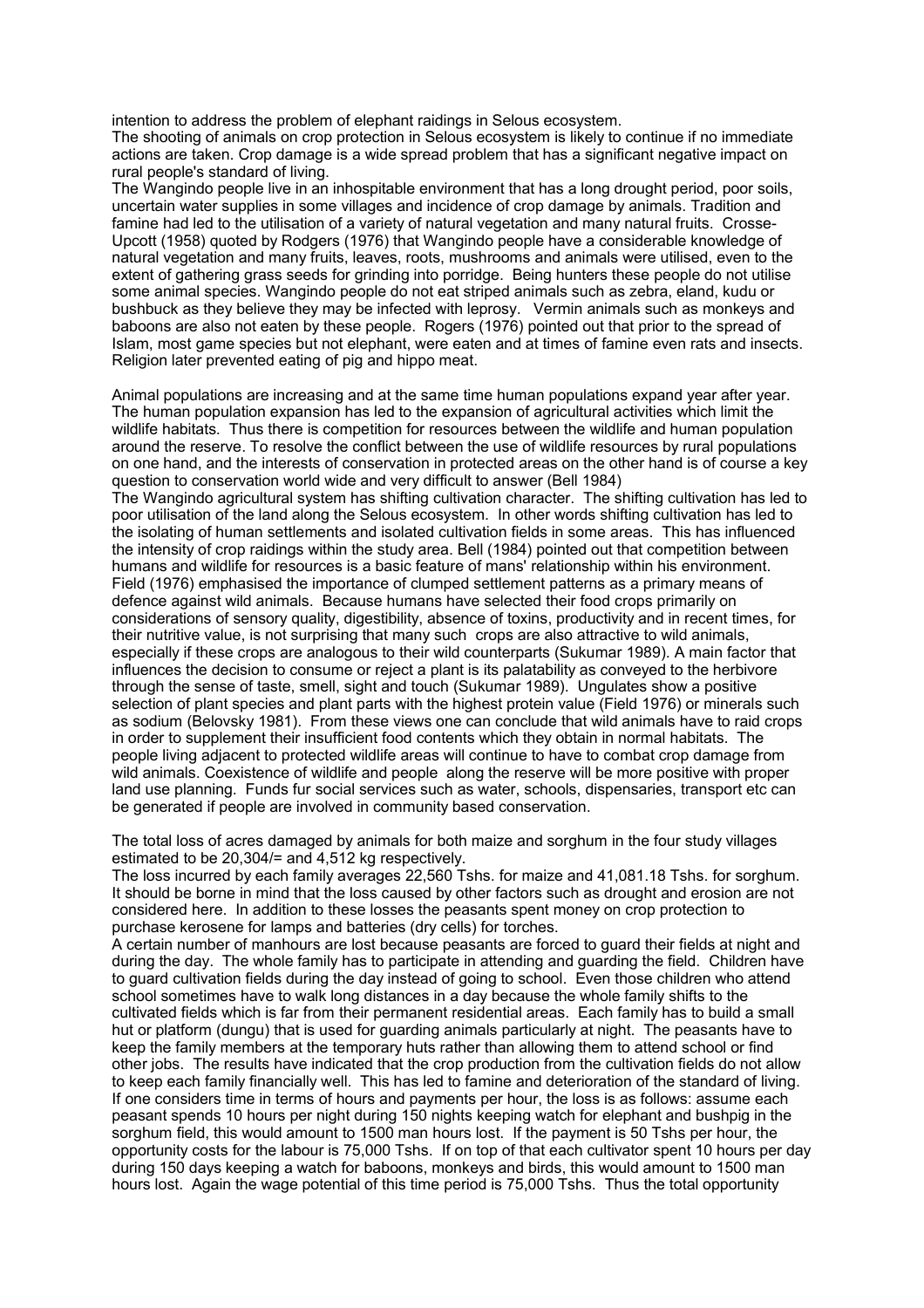costs for this period is 150,000 Tshs per peasant which is about US \$250 in a six months period. Hence the total loss in terms of crops and time is estimated to be 170,000 to 175,000 Tshs. for a maize cultivator and 190,000 to 200,000 Tshs. for a sorghum cultivator. The above calculations are somewhat hypothetical, because often there are no opportunities to earn wages in the 4 study villages, but they give an indication of the potential magnitude of the problem.

# (b) Animals killed by villagers and relevant authorities

When wild animals (herbivores and carnivores) damage people's shambas, domestic livestock or people themselves, they create a powerful social and economic justification for their elimination. Bell (1984) classified damage causing species into two major groups as follows.

- Those species that require a large wilderness refuge such as a conservation area for survival and which cause damage on brief visits to settled areas. This group includes elephant, buffalo and lion.
- Those species that can survive in small wilderness patches within settled areas without a large wilderness refuge, this group includes bushpigs, baboons, monkeys, leopards, crocodiles and hippos as well as most small mammals, birds, reptiles and insects.

Many people have lost their lives through these animals within the study period. It should be borne in mind however that not all incidents of people killed by wild animals are reported. The data collected here are therefore probably by no means complete. An average of 18 people killed per year within the period of 21 years in three districts is probably a considerable under-estimation. In the same time about 13 people were reported to be injured by animals. Many death incidents of people caused by wild animals were inevitable because the frequency of encounters between people and wild animals took place in the wildlife habitats and within human settlements, but it can be assumed that a high percentage happened on poaching trips.

People will continue to loose their life unless immediately action is taken by the relevant wildlife authorities. The cropping of crocodiles and hippos done in Rufiji district in 1987 and 1991 respectively was one of the measures to reduce the populations.

The Rufiji river with 12 tributaries emptying water in it, accommodates the largest number of crocodiles and hippos in the country. Many death incidents in the study districts were caused by hippos and crocodiles (Table 7). Thus the culling of crocodiles done under the cropping scheme described above was the right solution in order to reduce the population. An average of 4 people killed by crocodiles per year within the period between 1975 - 1995 was recorded, but the actual figure is certainly much higher. The cropping of hippos and crocodiles should continue at regular intervals in order to reduce their populations.

#### (c) Application of non lethal deterrents

It seems that people living adjacent to Selous ecosystem largely depend on local means of keeping animals out of cultivation fields and human settlements. Modern means such as the use of shotgun blanks, thunderflashes and flares combined have not been used in most of the villages. Local methods used to harass elephants in cultivation fields are risky. Although local means are less effective against large animals like elephants and buffaloes, these methods play a great role against vermin animals such as bushpigs, baboons and monkeys.

A considerable share of elephants and buffaloes however responded positively when scared by local methods. This indicates that local methods help to reduce impact of animals feeding in cultivation fields and human settlements. Among 1090 elephants scared by local means 81% responded positively, 11.5% slightly positive and 7.5% did not respond at all. For buffaloes 77% responded positively, 18% slightly positive and 5% did not respond at all. Finally for bushpigs 95.2% responded positively, 4.8% slightly positive and no animal did not respond. For modern means, among 692 elephants scared 95.7% responded positively, 3.3% slightly positive and 1% did not respond at all. For buffaloes 90% responded positively, 6% slightly positive and 4% did not respond at all. For bushpigs all responded positively. Thus a large number of animals positively responded to modern means.

Fencing for bushpigs had been tried at Ngarambe and Lihenga Primary School but ended in failure.

Bell (1984) pointed out that convectional fencing has been used particularly in South Africa, an early example being the elephant proof fence at Addo National Park, followed by the elephant - proof fence on the eastern boundary of Kruger National Park. Fences were constructed of railway rails imbedded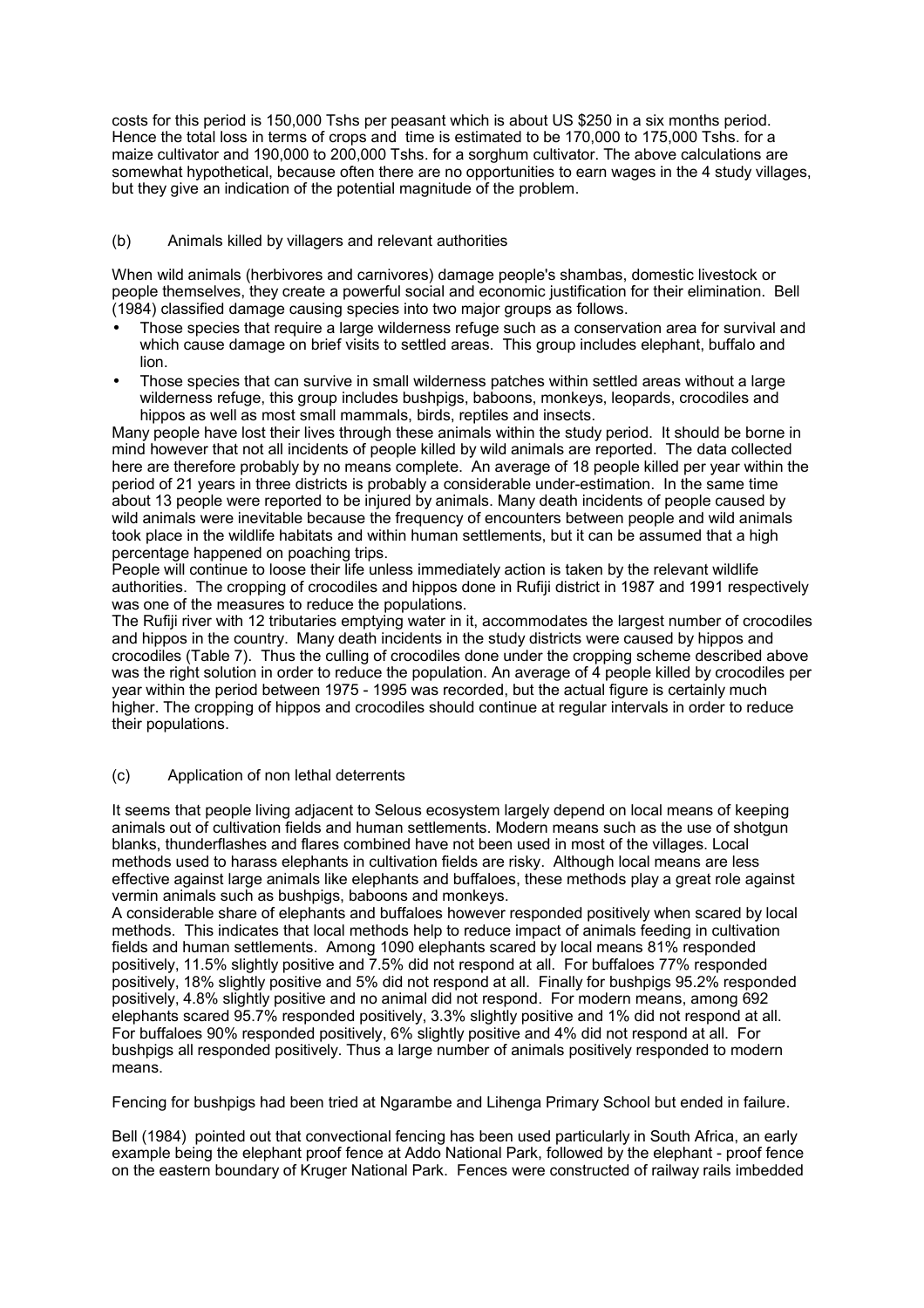#### in concrete.

A combination of fence and ditch had been tried in Kenya. The construction of a ditch immediately inside the fence prevents elephants access since elephants cannot negotiate a steep-side ditch. This however is very expensive and peasants cannot afford it unless given support from the government. A trial of conventional fence with steel up rights and high tensile wire was carried out in Meru National Park in Kenya in 1979 but was reported to end in failure. Sukumar (1989) pointed out that trenches have been used for a long time in Southern India to deter elephants in cultivation fields but largely proved ineffective in keeping away elephants. Sukumar (1989) proposed a trench to be at least 2m deep, 2m across at the top and 1.5m across at the base in order to effectively prevent elephants from crossing over. Trenches or ditches have a high rate of failure particularly in wet conditions when soil is soft, as elephants have a tendency to dig the soil with their fore feet, fill up the trench and get across (Sukumar 1989).

Bell (1984) pointed out that conventional fencing is effective against most species except elephants and that no conventional fence yet designed has been fully effective with elephants. All conventional fences are extremely expensive to install and maintain and are scarcely appropriate to large African conservation areas with tight budgets and poor access. It is impossible for peasants to deal with conventional fences against elephants without support from the government.

Numerous experiments with elephant in Africa and Malaysia have shown that electric fencing is generally effective (Sukumar 1989). In Malaysia electric fencing was done around oil palm and rubber plantations and a success rate of 80% was reported (Sukumar 1989). It has been reported however that elephants may learn the weakness of the fence. For example one bull elephant has been reported to break through the fence in Kemasul, Malaysia, by rearing up on its hind legs, placing its front foot on the upper wire as the sole of the foot is a bad conductor. On the other hand a bull elephant may try to use its tusks which is also non conductor, to break the wire or prise an insulator loose. Sukumar (1989) has concluded that the electrical fence is not a physical barrier but merely a psychological one. Bell (1984) has concluded that control measures like electric fencing can be rated cost effective only when the value of damage prevented exceeds the cost of protection over the fence's life, and that crops are usually more dispersed and of lower unit value so that value does not justify the control measure in simple cash terms. This is exactly the situation in the study villages. There are other potential possibilities to protect crops such as:

the creation of wide buffer zones which lack any cover between cultivation and natural habitat, discourages elephants from using these areas and hence avoid elephant contact with cultivation (Seidensticker 1984). On the other hand elephants tend to learn the source of water by smelling and the palatability of cultivated crops, so they will cross the open spaces after getting used to them.. Piesse (1982) proposed the use of high frequency sound beepers along with an electric fence may have potential in repelling elephants.

Sukumar (1989) has proposed the spraying of chemicals which may repel elephants but so far no chemical has been proved effective and chemicals may not persist in the environment under wet conditions.

The use of lethal forms for crop protection in East Africa, has been used since 1930's without much success. Bell (1979) has suggested that control shooting may have to be substituted by some other form of controlled off-take, and overpopulation may mean that the population may increase towards or beyond ecological capacity, or that an equivalent off take in some other form may be allowed, either by tolerating a higher level of illegal off take, or some form of culling or licensed hunting programme. Stronach (1993) has suggested that crop protection shooting could be incorporated into the existing and future village wildlife schemes and he proposed that the shooting on crop protection should be sold to the clients who are ready to hunt non trophy animals. This might develop a balance between damage suffered and benefit derived.

Rodgers (1978) has reviewed the levels, impact and efficiency of control shooting of elephants in Tanzania from 1920 to 1976. His basic recommendations for the South East of the country were;

- (a) Elephants should be eradicated from those areas far removed from the main conservation areas (Viz. Selous Game Reserve and Mikumi National Park) where they are a threat to cultivation
- (b) Control shooting will necessarily continue around the periphery of Selous Game. Reserve and Mikumi National Park and should be organised to produce
	- (i) a financial return from the products and
	- (ii) Scientific data on the nature and effects of controlling elephants both in terms of the elephants themselves and of the people's crops.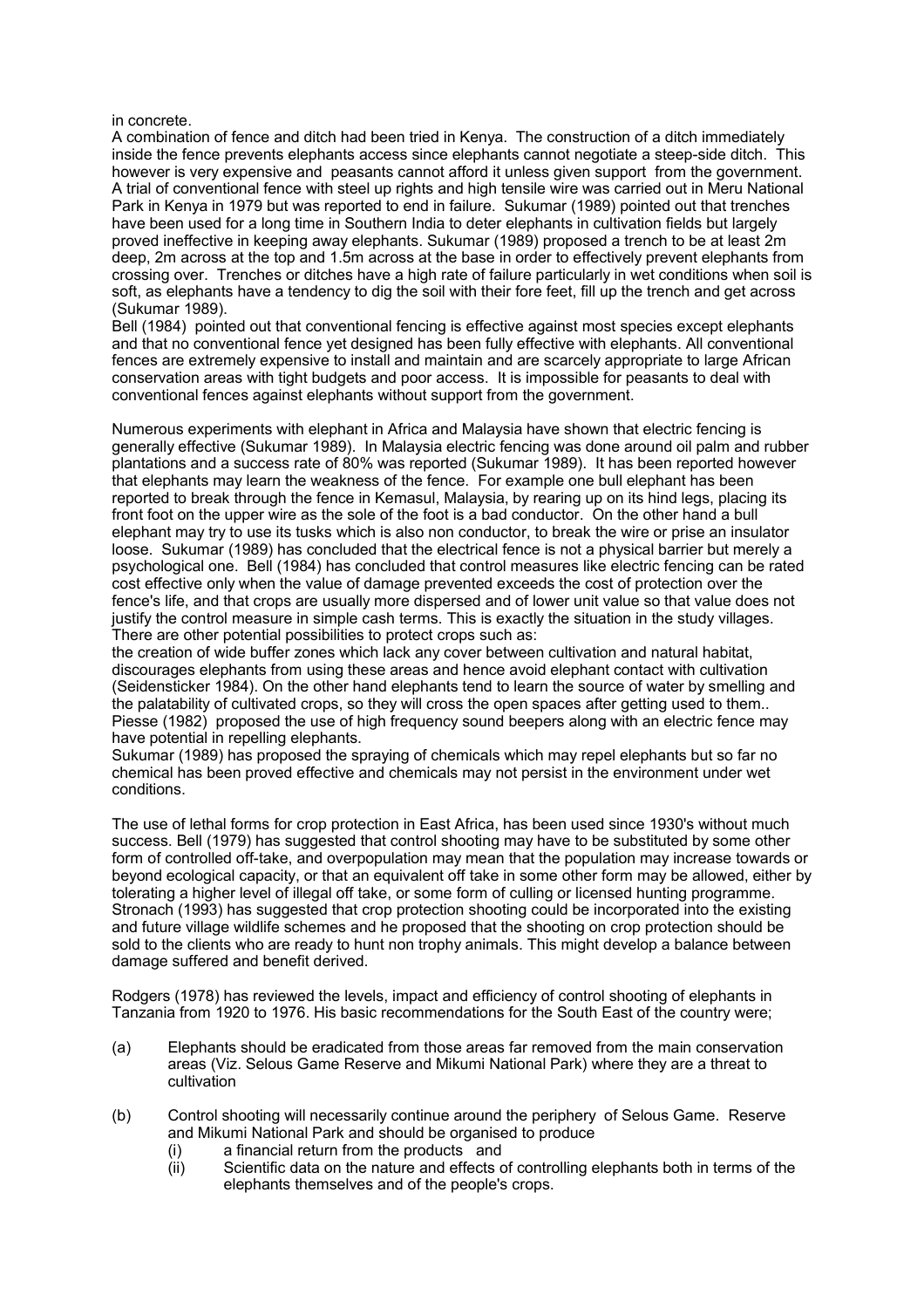(c) As a pre-requisite to both the above approaches, scout training for control work and supervision in the field by senior staff should be reintroduced.

Stronach (1993) pointed out that disturbance shooting of animals in breeding herds combined with non lethal methods of scaring the elephants is better strategy and that if the breeding herds move away from the cultivation many of the young bulls are likely to follow. However Stronach (1993) proposed the control shooting regulations should incorporate the following guidelines:

- (a) elephants should be shot within the area of cultivation and not beyond 300 metres of the edge of cultivation,
- (b) those parts of the elephant which are not recovered (bones, skin, meat, guts etc) should be distributed around the margins of the shambas. They should be hung from trees to prevent their being carried off by hyaenas,
- (c) Where the safety of the client's permits shooting would have to take place at night, the elephant to be shot should be a member of a breeding herd.

One solution of the problem of crop protection from large game animals like elephants and buffaloes can be the preparation and application of proper land use and wildlife management practises. Most human settlements around game protected areas are randomly arranged in such a manner that scaring animals like elephants and buffaloes is difficult.

Following the operation Uhai in Tanzania in 1989, the removal of the warn-off-effect of ivory poaching has also tended to encourage elephants to move more freely and to loose their fear of humans.

The use of non lethal deterrents can be effective if rural people around the reserve are involved in the conservation and sustainable utilisation of wildlife resources. Involvement of local people in wildlife conservation is inevitable if the Government wants to apply non lethal methods on crop protection. The district game offices nowadays do not have the resources to post game scouts in relevant villages. Community Based Conservation will help to protect natural resources, to manage the resources on a sustainable basis, to strengthen the regulations concerning utilisation of wildlife and facilitate the development of rural areas around the reserve. Phillips (1992) pointed out that protected areas cannot survive unless those who plan and manage them recognise the needs of human populations especially those who live in such areas. Protected areas cannot survive solely through the efforts of governments, non governmental bodies and the owners of private lands have an important part to play too (Phillips 1992).

The application of the combined use of shot gun blanks and flares, combined use of thunder flashes and flares, and combined use of shotgun blanks, thunder flashes and flares is sufficient to scare the majority of large game animals particularly elephants, buffaloes and hippos. In this study the use of modern means two to three times per week in the four study villages were effective. Two to three nights operations were sufficient to scare elephants for at least one week in the period between January and June; and for at least two - three days in December. Thus the application of modern means seem to be effective if a continuous operation is done. The village Game Scouts who are stationed in each village can operate this manoeuvre smoothly.

#### CONCLUSION AND SUMMARY OF RECOMMENDATIONS

- The Community Based Conservation Programme where local people are involved in the process of natural resource management and benefit through the sustainable utilisation of resources, should be emphasised with a view of integrating the local people in crop protection.
- Intensive study of early warning mechanisms on distribution and seasonal movements of wild animals around settlements and farms should be carried out.
- Those villages doing shifting cultivation and or expanding cultivation fields towards Selous Game Reserve should be discouraged to continue these practises.
- Those villages with no permanent infrastructure such as school buildings, dispensary, water supply etc. and located close to the reserve or located along the Selous animals corridor main feeding routes should be removed e.g. Tapika.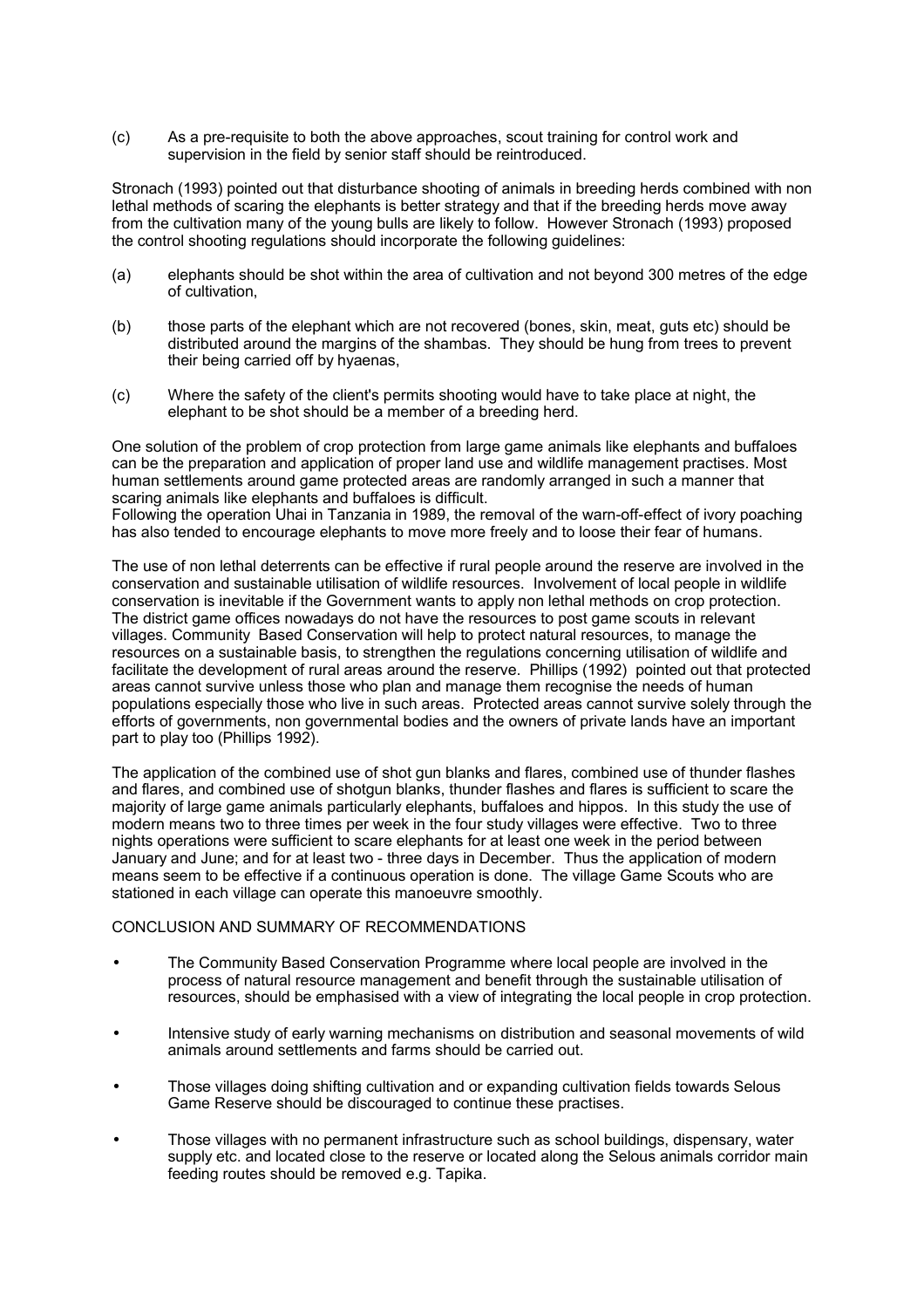- Land use planning of the settlements to guide appropriate agricultural management techniques should be introduced along Selous ecosystem.
- The shooting of elephants due to crop protection is likely to continue if no immediate action will be taken by the relevant wildlife authorities. Introduction of non lethal methods is the only solution that can help to reduce or remove massive culling of elephants.
- Scientific data oriented to the nature and effects of controlling elephants both in terms of elephant population dynamics and of the people's crops damage should be collected in those villages adjacent to Selous Game Reserve.
- Selous Conservation Programme should consider to include Kilwa district in the community Based Conservation Programme in order to enable the people to benefit Wildlife like Rufiji and Liwale.
- Selous Conservation Programme should continue to train village Game scouts in most of all villages adjacent to the reserve, who will help to scare animals and each village should be supplied with enough shotgun blanks, thunder flashes and flares.
- To reduce the number of vermin animals, the relevant wildlife authorities should offer some sort of rewards to those local organised hunting groups that will kill the highest number of vermins like baboons, monkeys and bushpigs in a year.
- Through this paper advises to the Selous management and study districts are:
	- (a) Encourage non lethal forms such as the use of combined shotgun blanks and flares, combined use of thunder flashes and flares, and the use of thunder flashes which can be done by the peasant alone in the field.
	- (b) Encourage the use of traps, fences and trenches or ditches by the peasants so as to reduce vermin populations or prevent vermins to enter into cultivation fields.
	- (c) Encourage indigenous researchers to study the existing conflict between elephants and people in those areas adjacent to the reserve. The scientific research and monitoring of elephants will improve the planning and management of all wildlife in the areas adjacent to the reserve.
- Through this paper advises to the peasants living adjacent to the reserve are:
	- (a) Encouraging self defence for crop protection. Note that compensation for crop damage is not recommended. It discourages self defence and sometimes may exaggerate the damage problem.
	- (b) Encourage organised hunting groups to depress the populations of vermins like bushpigs, monkeys and baboons.
	- (c) Discourage shifting cultivation by establishing permanent settlements and cultivation fields.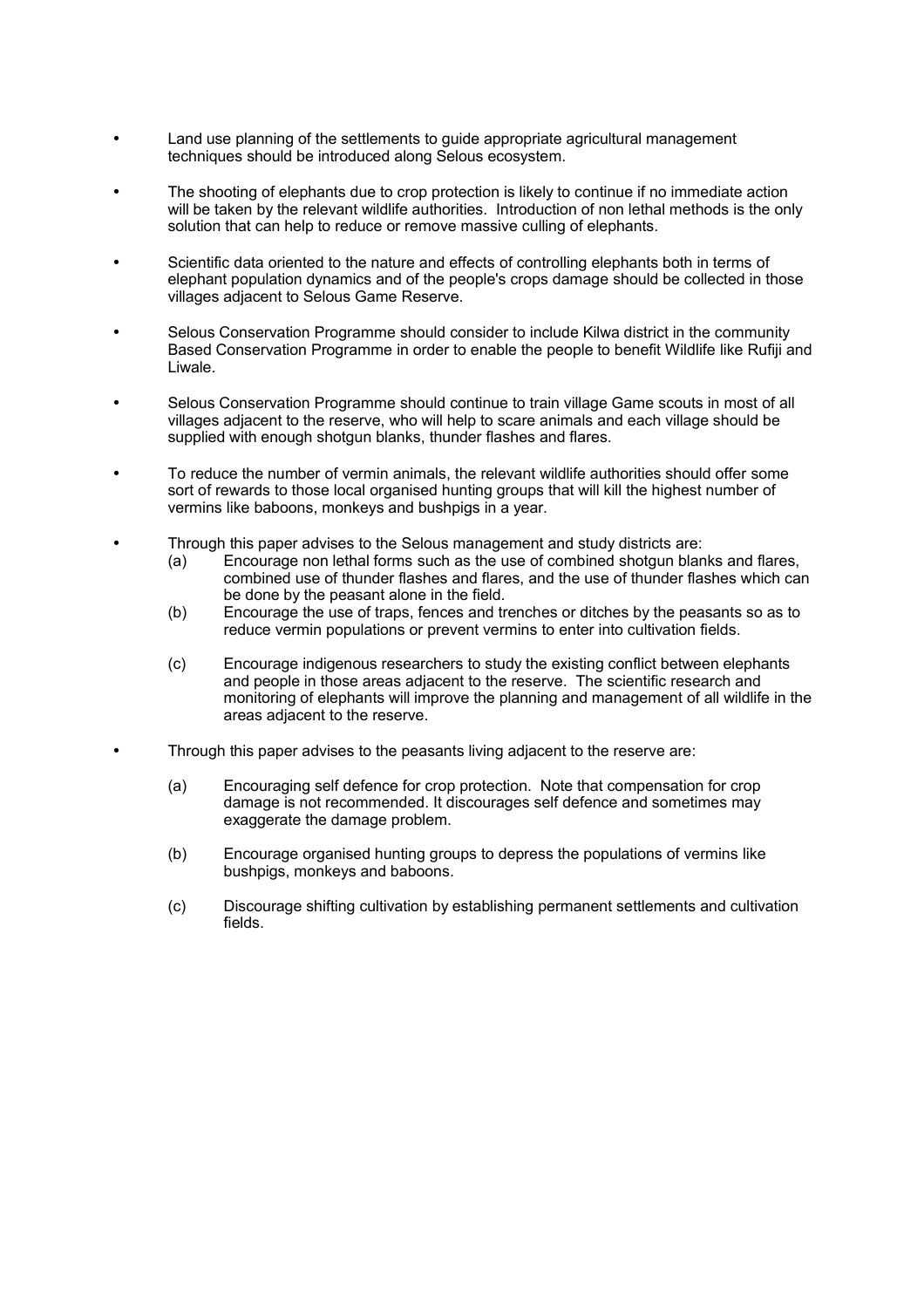# **TABLE 3: SUMMARY OF WILD ANIMALS KILLED ORE INJURED AND PEOPLE KILLED OR INJURED IN THE STUDY DISTRICTS IN THE PERIOD BETWEEN 1975 AND 1995**

| <b>District</b> | <b>Species</b> | numbers | numbers | people   | people  |
|-----------------|----------------|---------|---------|----------|---------|
|                 |                | killed  | injured | killed   | injured |
| Liwale          | Elephant       | 3043    | 379     | 8        | 7       |
|                 | Hippo          | 238     | 84      | 5        | 14      |
|                 | <b>Buffalo</b> | 174     | 14      |          | 11      |
|                 | Lion           | 45      | 8       | 22       | 8       |
|                 | Leopard        | 49      | 8       | 24       | 16      |
|                 | Crocodile      | nil     | nil     | $\Omega$ | 0       |
|                 | Hyaena         | 47      | 11      | $\Omega$ | 7       |
| subtotal        |                | 3596    | 504     | 60       | 63      |
| <b>Kilwa</b>    | Elephant       | 2047    | 370     | 22       | 16      |
|                 | Hippo          | 910     | 307     | 26       | 21      |
|                 | <b>Buffalo</b> | 47      | 6       | 7        | 8       |
|                 | Lion           | 79      | 23      | 11       | 15      |
|                 | Leopard        | 38      | 17      | 2        | 18      |
|                 | Crocodile      | 12      | 3       | 4        | 7       |
|                 | Hyaena         | 26      | 9       |          | 4       |
| subtotal        |                | 3159    | 735     | 73       | 89      |
| Rufiji          | Elephant       | 1685    | 693     | 21       | 14      |
|                 | Hippo          | 3100    | 1287    | 82       | 45      |
|                 | <b>Buffalo</b> | 116     | 32      | 49       | 14      |
|                 | Lion           | 261     | 72      | 11       | 10      |
|                 | Leopard        | 14      | 2       | 12       | 9       |
|                 | Crocodile      | 659     | 84      | 56       | 25      |
|                 | Hyaena         | 12      | 3       |          | 5       |
| subtotal        |                | 5847    | 2173    | 232      | 122     |
| total           |                | 12602   | 3412    | 365      | 274     |

## **TABLE 4: SUMMARY OF NUMBERS OF VERMIN KILLED ON CROP PROTECTION IN THE STUDY DISTRICTS BETWEEN 1975 AND 1995**

| <b>District</b> | <b>Bush</b><br>pig | <b>Baboon</b> | <b>Vervet</b><br>monkey | other<br><b>Monkeys</b> | Warthog | total |
|-----------------|--------------------|---------------|-------------------------|-------------------------|---------|-------|
| Liwale          | 1284               | 3408          | 2269                    | 686                     | 86      | 7733  |
| <b>Kilwa</b>    | 2304               | 2473          | 1139                    | 680                     | 91      | 6687  |
| Rufiji          | 4973               | 4254          | 1445                    | 3747                    | 859     | 15278 |
| total           | 8561               | 10135         | 4853                    | 5113                    | 1036    | 29698 |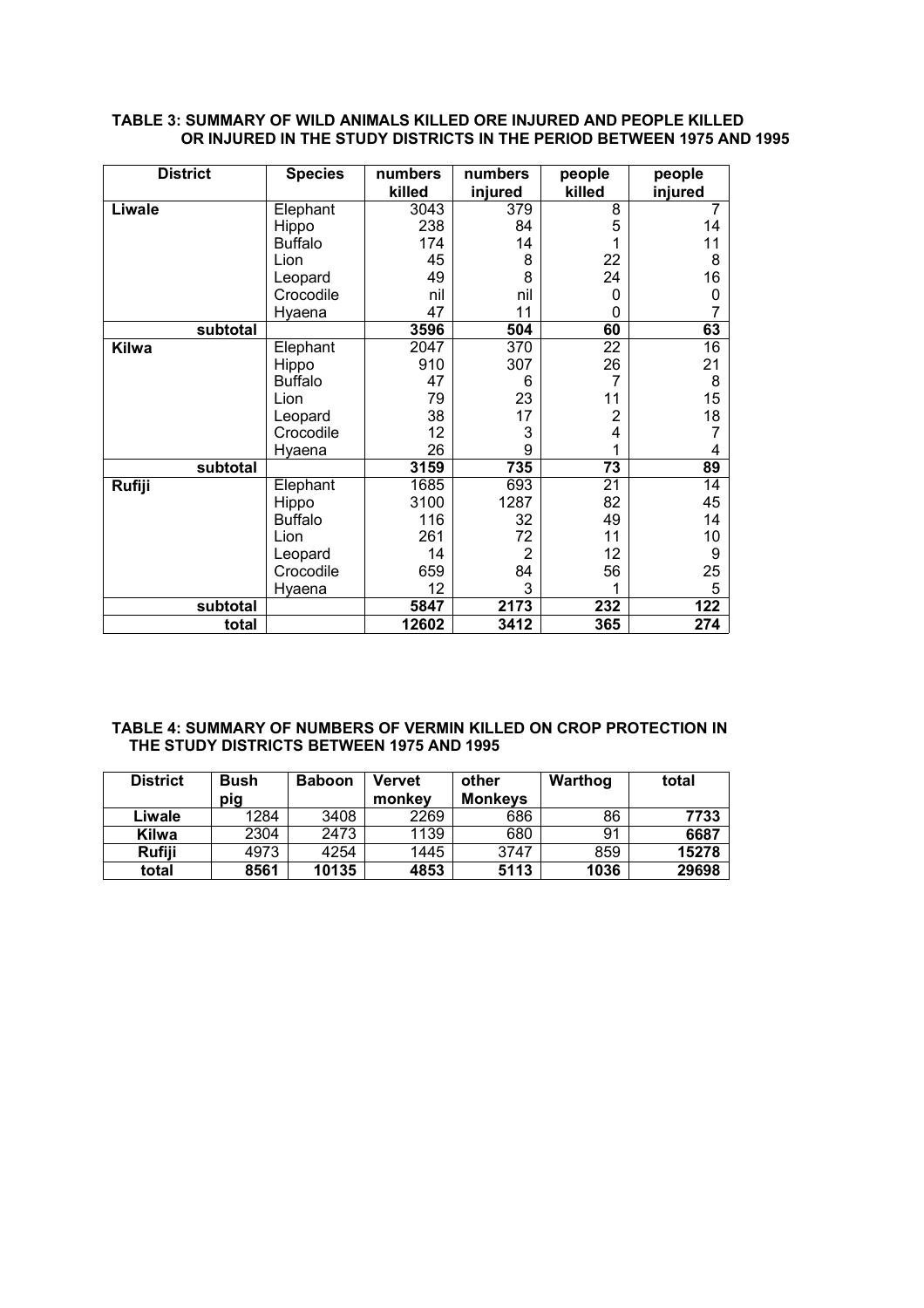#### ACKNOWLEDGEMENTS

Many people have assisted me in doing this study. I wish to express my deep gratitude to everyone who has participated or involved in one way or another in the completion of this study. This study would not have been possible without generous financial support from Selous Conservation Programme. I am indebted to Dr. Ludwig Siege, the Coordinator of Selous Conservation Programme, who financially assisted the study and edited this publication. I wish to express my sincerely to Mr. Costa Mlay, the Director General of Serengeti Wildlife Research Institute and the former Director of Wildlife Department, who provided the vehicle, stimulated and encouraged me to do the study. I am also indebted to the present Director of Wildlife Mr. Bakari N.N. Mbano who encouraged me and assisted the study by providing research facilities. I wish to express my gratitude to Mr. E. Ndunguru, the former Chief Preventive Officer (C.P.O) for his criticism; I wish to express my gratitude to Mr. Musa Lyimo the Chief Preventive Officer for his advises; I wish to express my sincerely to Dr. Ramadhan Senzota of the University of Dar es Salaam for his advice, most constructive criticisms and supportive logistics; I wish to express my gratitude to Mr. Richard Rugemarila Mr. C.L. Nahonyo and Mr. E.J. Mgonja for their advises, challenges, guides and encouragement; I wish to thank Mr. Benson Kibonde, the Project Manager of Selous Game Reserve for providing research facilities, some vehicle spare parts and the permission to do this study.

I must mention in particular the following Game scouts who assisted me in field work: Mr. Msham Mkopoka, Mr. Aballah Maluwa, Mr. Mbaraka Mahambi and Mr. Twalib Matola. I wish also to thank Mr. Henry Desuzo, the Centre's Administrative Officer (Senior Assistant Game Officer) for arranging the field work; the Driver Mr. Issack Mella; the Accountant and Typist Mr. Valentine Mwamba for typing data sheet collection and progress reports. Finally I am indebted to Mr. Frumens Mngara, the Eastern Selous Sector Manager for his cooperative during this study; I wish also to express my indebtedness to my wife Mrs. Naei Masunzu for a great deal of patience and tolerance during my prolonged absence in field work; our daughters Eddy and Iddah who frequently visited my office, interrupted and insisted on sitting on the rotating arm chair.

#### **REFERENCES**

Bell, R.H.V. (1979)

*Notes on the Kasungu National Park Buffer Zone*. Report to the Malawi Government pp 1 - 8.

Bell, R.H.V. (1984)

*Conservation and Wildlife Management in Africa*. The Proceedings of a Workshop Organised by the US Peace Corps at Kasungu National Park, Malawi Eds. R. H. V. Bell and E. Mcshane Caluzi.

Belovsky, G.E. (1981)

*Food Plant Selection by a Generalist Herbivore*. The Moose Ecology 62, 1020 - 30.

Blunt, D.E. (1933)

*Elephant, E*. Africa Press, London.

Douglas - Hamilton, I. (1986) *1986 Selous Survey*, 104 pp.

Field, C.R. (1976)

*Palatability of factors and nutritive values of the food buffaloes* (Syncerus caffer) in Uganda E. Africa Wild/J. 14, 181 - 201.

- Kilwa District Agricultural Annual Report (1985 - 1995) Typescript.
- Kilwa District Game Annual Report 1975 - 1995) Typescript.
- Liwale District Agricultural Annual Report (1985 - 1995) Typescript.
- Liwale District Game Annual Report (1975 - 1995) Typescript.